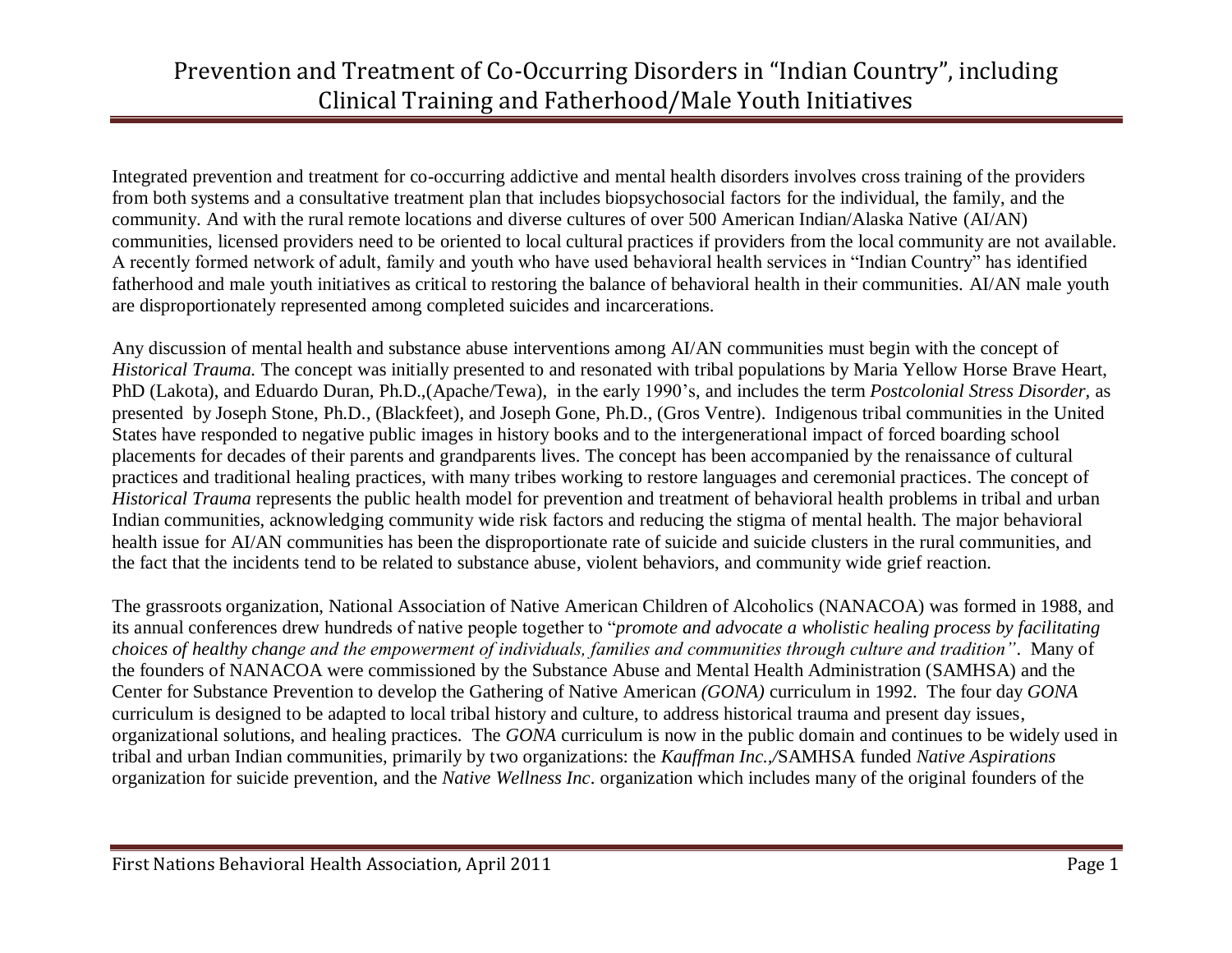curriculum. In addition to suicide prevention, the *GONA* curriculum is used in tribal communities to address such issues as HIV prevention and bullying.

The *Native American Fatherhood and Families* (NFFA) organization was formed in 2001, and incorporated in 2003. Based in Mesa Arizona, the organization is administered by Albert Pooley (Navajo/Hopi), and has served over 3,000 individuals with the *Fatherhood is Sacred* curriculum, including 42 tribes and 7 urban Indian programs. National Native Fatherhood conferences have been hosted by the National Congress of American Indians as well as the DHHS Administration for Children and Families. Other grassroots Native efforts include the *White Bison Inc. Fathers of Tradition* in addition to their *Sons of Tradition* both widely used by tribal and urban Indian communities. Another grassroots organization, *Native Wellness Inc.,* has served large groups of tribal populations with their *Men's Wellness* and *Youth Leadership* training retreats. The *Native American Youth Offender Treatment Services* program based in Poulsbo, WA on the Port Gamble S'Klallam tribal community provides a youth offender wraparound curriculum titled *Orca Pride.* 

Specific cultural and spiritual practices vary from tribe to tribe, were driven underground historically, and more recently some practices have been exploited by "new age" movements. Due to the jurisdictional and systemic barriers between tribal and mainstream programs, racial stereotyping and discrimination, the epidemics of suicide and violence persist in tribal and urban Indian communities, generally related to substance abuse. Disclosures of physical and sexual abuse as powerless children in government and missionary boarding schools have led to post traumatic stress disorders and the embracing of SAMHSA's grant programs for treatment of traumatic stress disorders. Dolores BigFoot, Ph.D. (Caddo), has been providing clinical training in evidence-based parent child clinical treatment with cultural adaptations for a number of years with funding from DHHS agencies: Indian Health Service, the Administration for Children and Families, and SAMHSA, for children and families with post traumatic stress disorders. Treatment for children and families is also coordinated with child welfare related law enforcement agencies: the Department of Justice, and the Bureau of Indian Affairs.

The DHHS Indian Health Service has been providing health and mental health services to tribal and urban Indian communities since 1955. Generally substance abuse treatment services are provided by tribes in contract with Indian Health Service, which does present a challenge for outpatient co-occurring treatment. But tribes are encouraged to contract to provide their own mental health services with the opportunity to co-locate staff and remove barriers to multidisciplinary treatment planning. In accordance with the American Indian Religious Freedom Act, Indian Health Service has a policy to coordinate medical care with local traditional healers. Over the past year, the Indian Health Service has conducted regional hearings to address the epidemic problems around suicide in the communities, and has coordinated prevention and treatment efforts with related tribes in Canada.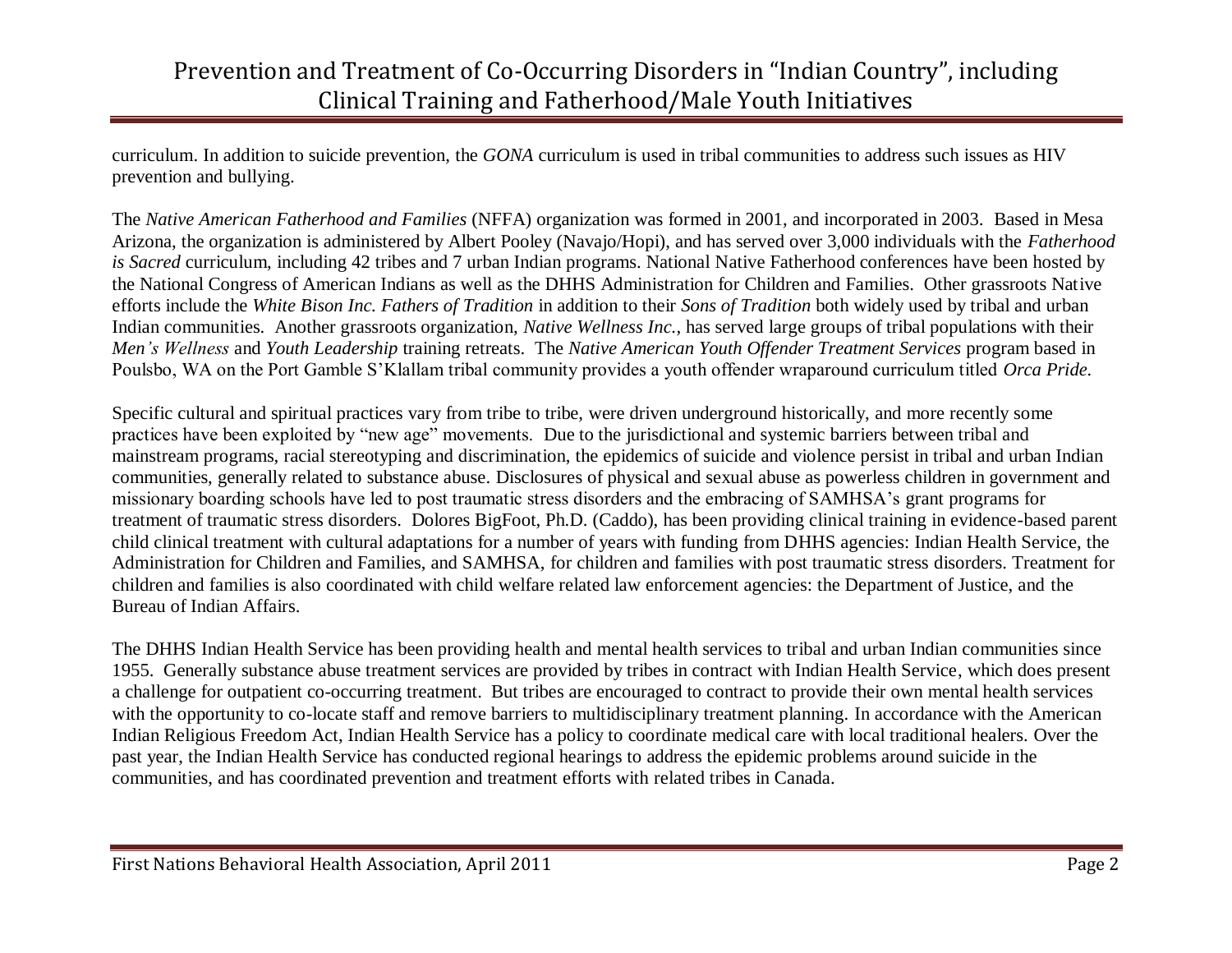PL 99-570 in 1986 created funds to build adolescent treatment center facilities for AI/AN communities, and there are twelve regional adolescent treatment centers provided directly by Indian Health Service or by contract to tribes or tribal consortia. All are staffed and certified to provide dual diagnosis treatment. In recent years, Indian Health Service has been working with SAMHSA and the Department of Justice to address the crisis around methamphetamine induced psychosis and the related medical/social/safety issues in reservation communities. And the Department of Justice, Office of Juvenile Justice and Delinquency Prevention, *Tribal Youth Program* has provided over 300 grants to tribal communities since 1999 for culturally sensitive initiatives that include alcohol and drug abuse prevention and mental health services for tribal youth. For over 20 years, urban Indian programs have provided inpatient treatment for women with their children in Phoenix AZ, Oakland CA, Anchorage AK, Portland OR, and Duluth, MN. One women and children treatment program operated by the Choctaw Nation of Oklahoma, has specialized in treatment of women with Meth addiction. That program, *Chi Hullo Li,* also administered a *Circles of Care* planning grant followed by a *Child Mental Health Systems of Care* grant for their tribal families located in 10 counties of the state.

The National Indian Health Board represents the tribal health programs and their policy on behavioral health is "*to support the development of programs that promote the balance between the mind, body, heart and spirit".* The National Association of American Indian Physicians has adopted the mission "*to pursue excellence in Native American health are by promoting education in the medical disciplines, honoring traditional healing principles and restoring the balance of mind, body, and spirit."*

Federal and State funders of behavioral health services are increasingly requiring the use of Evidence Based Practices (EBP), despite the dilemma that the "gold standard" of evidence, randomized clinical trials, tend not to reflect communities with cultural, linguistic, and geographical barriers to care and treatment. Conversely, tribes maintain the perception that they have been "researched to death" over the years by universities without their participation and oversight into conclusions, referencing the recent example of a university's unauthorized use of tribal data beyond the original theoretical premise. The Substance Abuse and Mental Health Administration seeks to increase knowledge about behavioral health issues among American Indian and Alaska Native populations and to support culturally appropriate strategies to increase access to and provision of effective services, as evidenced by the support for the funding of the *Circles of Care* and the *GONA*. SAMHSA has been supporting through the National Network to Eliminate Disparities in Behavioral Health (NNED), efforts to build evidence for promising practices and "Practice Based Evidence" (PBE), as it gradually admits practices to its National Registry of Evidence Based Programs and Practices (NREPP). Two tribal practices for youth prevention and treatment focusing on suicide prevention and skill building have been admitted to NREPP, the school based *Zuni Life Skills Curriculum* and the recreational skills based *Project Venture*. Both are cited in the chart below and have been widely replicated in tribal communities. The *National Latino Behavioral Health Association* has coined the term: *Community Defined*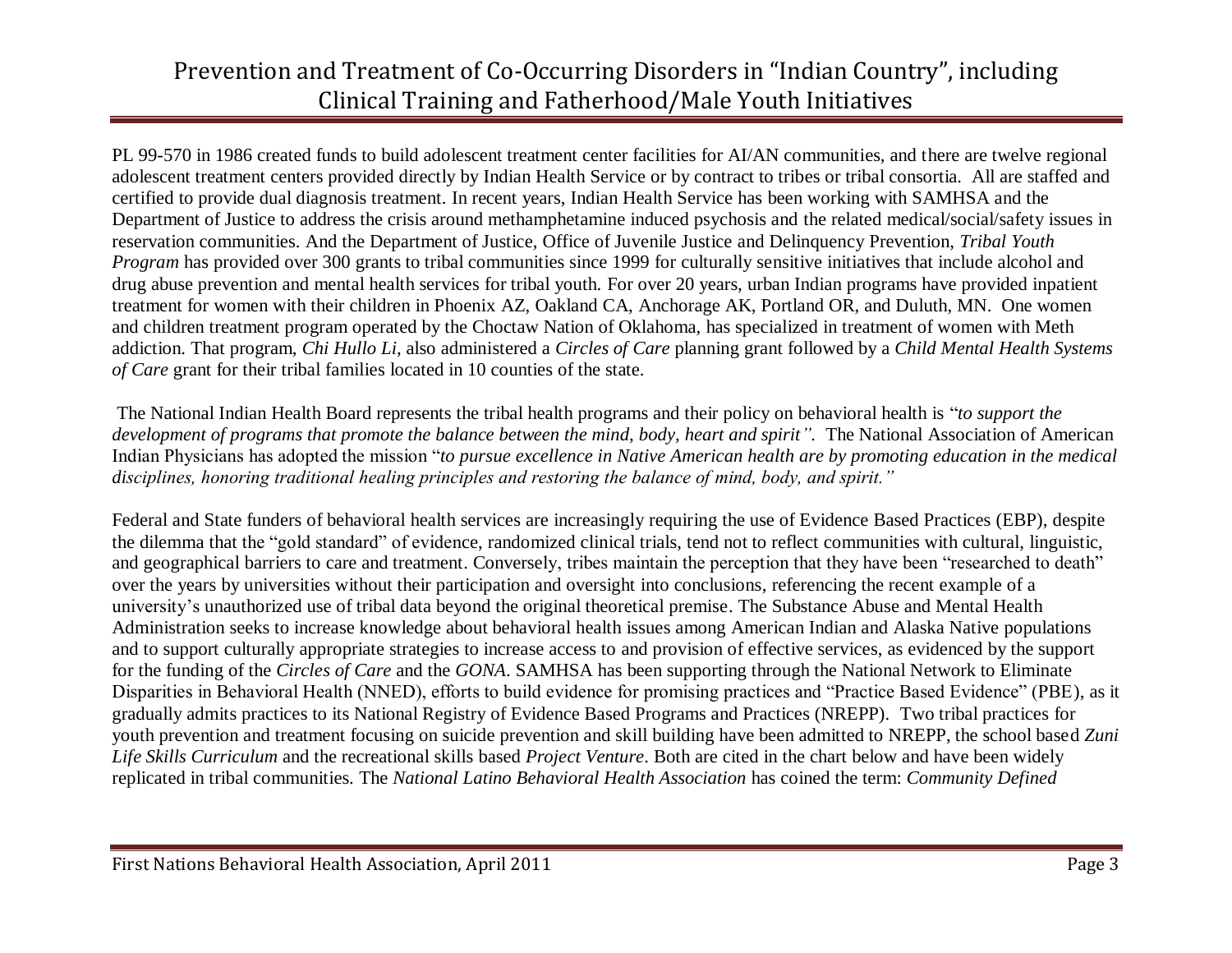*Evidence (CDE)* in their work on culturally respectful interventions, and that term is indicated in the listing of practices in this document*.* 

The *Native Research Network*, with support of the National Institutes for Health, Centers for Disease Control, and Indian Health Service, has been advocating for community participatory research to increase the effectiveness of medical and behavioral practices among tribal communities. The *Community Readiness Scale*, from the Tri-Ethnic Center, Colorado State University, and Pamela Thurman, Ph.D. (Cherokee), has been widely used by tribes to evaluate culturally respectful initiatives often within the cross-site evaluations of the *Circles of Care,* the tribal and urban Indian *Child Mental Health Systems of Care,* and the *GONA* events.

Many tribes have embraced culturally-based mental health and substance abuse prevention and treatment practices that have proven to be adaptable to local tribal culture and history. Some "pan-Indian" practices such as the *talking circle* and *sweat lodge* are in the public domain and some are proprietary practices developed by American Indian organizations. Under the Indian Self Determination and Self Governance legislation, Federally-recognized tribes are able to redesign contracted programs funded by Indian Health Service and the Bureau of Indian Affairs, and also to use non-governmental funds for cultural enhancement. In addition, there are evidence based practices that have been used by tribes with cultural adaptations. One intervention, *Equine Assisted Psychotherapy,* widely used therapeutically for a number of issues, has been embraced by tribal and urban Indian programs because of the obvious cultural and historical relevance.

A wide number of tribes are using cultural immersion programs for prevention and treatment. The Fairbanks Native Association has been financially supported by SAMHSA and the State of Alaska for their *Old Minto Village* treatment program for family units featuring subsistence skills in a fish camp setting for substance abuse treatment and family therapy. The Yukon Kuskokwim Alaska Native organization has been able to make a case for subsistence skills as billable cognitive behavioral skills (Mills 2003). Tribes in the State of Washington are using historic *Canoe Journey* events to recapture positive community image as well as artistic and recreational skills.

With the rural/remote location of many tribal communities, recruiting and retaining credentialed mental health providers has always been an issue. In the area of clinical training, Indian Health Service has long used a model of local *Mental Health Technicians* who work alongside credentialed therapists at the masters or doctoral level. In some communities, the technicians provided interpretive services in the clinical treatment. The State of Alaska has developed an extensive *Village Based Counselor* training and certification program along with the University of Alaska. The Child Mental Health Initiative of SAMHSA, in partnership with the Federation of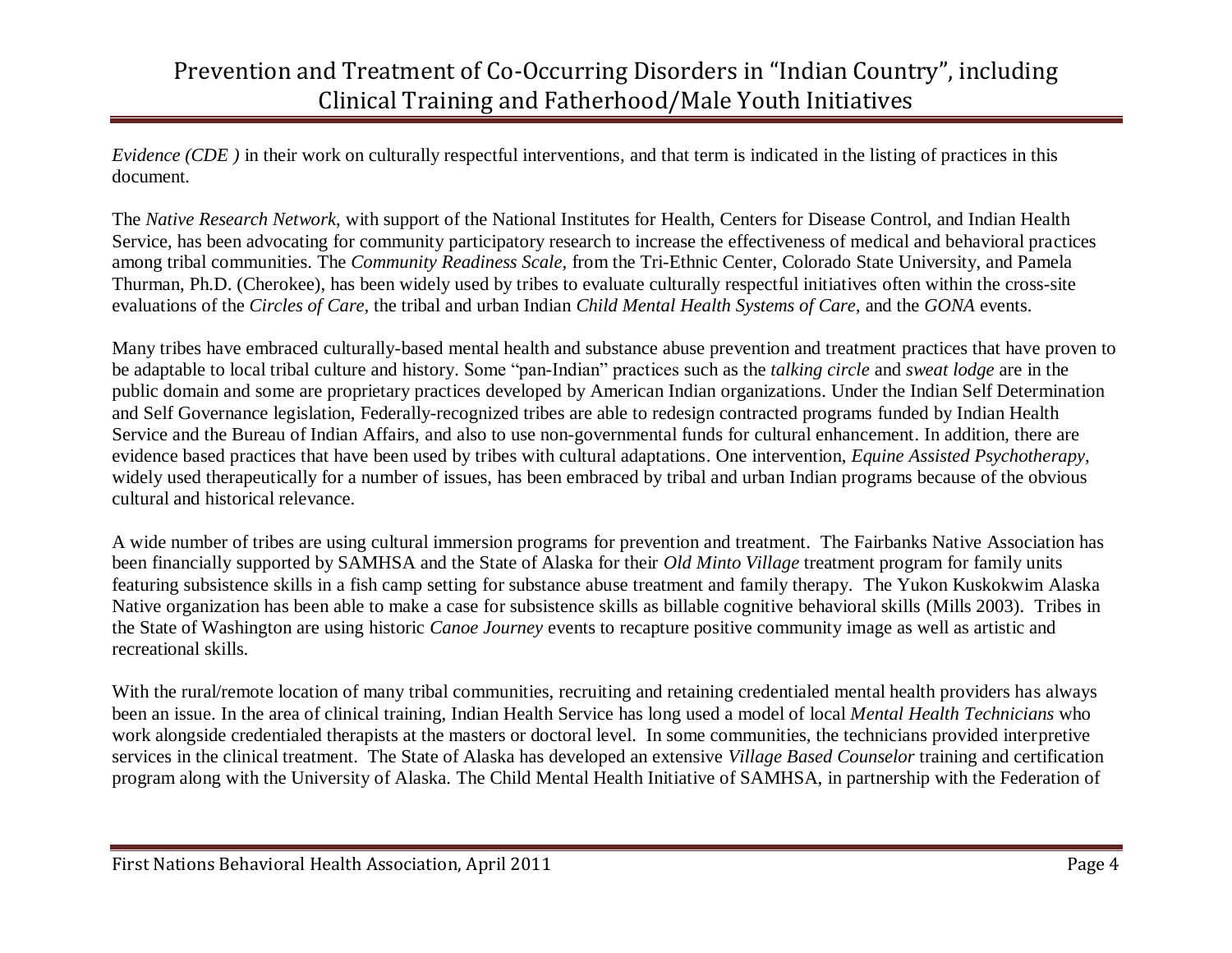Families for Children's Mental Health has developed a model for parent advocates to work with licensed clinicians, and the Federation is developing a Parent Support Provider Certification process to lead to a billable position within Medicaid systems.

#### **Following are a listing of significant initiatives used by American Indian and Alaska Native communities, followed by a listing of References:**

| <b>Category of</b>           | <b>Program Title</b> | <b>Description</b>   | <b>Author or</b>      | <b>Manualized</b> | <b>Levels of</b>    | Websites/                 |
|------------------------------|----------------------|----------------------|-----------------------|-------------------|---------------------|---------------------------|
| <b>Intervention</b>          |                      |                      | Organization          | and               | <b>Evidence and</b> | link to Publications      |
|                              |                      | Areas of interest,   |                       | <b>Replicated</b> | <b>Outcomes:</b>    |                           |
|                              |                      | and populations      |                       |                   |                     |                           |
| <b>Community</b>             |                      |                      |                       |                   |                     |                           |
| <b>Prevention/Education,</b> |                      |                      |                       |                   |                     |                           |
| <b>Cultural and</b>          |                      |                      |                       |                   |                     |                           |
| Subsistence skill            |                      |                      |                       |                   |                     |                           |
| developments                 |                      |                      |                       |                   |                     |                           |
|                              |                      | Structured surveys   | <b>Ethnic Studies</b> |                   | PBE                 |                           |
|                              | Community            | of key community     | Dept.                 | Yes               |                     | www. happ. colostate. edu |
|                              | Readiness Scale      | stakeholders to      | Colorado              |                   |                     |                           |
|                              |                      | assess readiness for | <b>State</b>          |                   | Community           |                           |
|                              |                      | prevention and       | University            |                   | outreach,           |                           |
|                              |                      | intervention on      |                       |                   | capacity            |                           |
|                              |                      | identified problem,  | Pamela                |                   | building            |                           |
|                              |                      | including:           | Thurman, PhD          |                   |                     |                           |
|                              |                      |                      |                       |                   |                     |                           |
|                              |                      | Mental health,       |                       |                   |                     |                           |
|                              |                      | substance abuse,     |                       |                   |                     |                           |
|                              |                      | HIV, all ages        |                       |                   |                     |                           |
|                              | GONA,                | Structured one       | Kauffman Inc.         | Yes               | PBE                 | www. kauffmaninc. com.    |
|                              |                      |                      |                       |                   |                     |                           |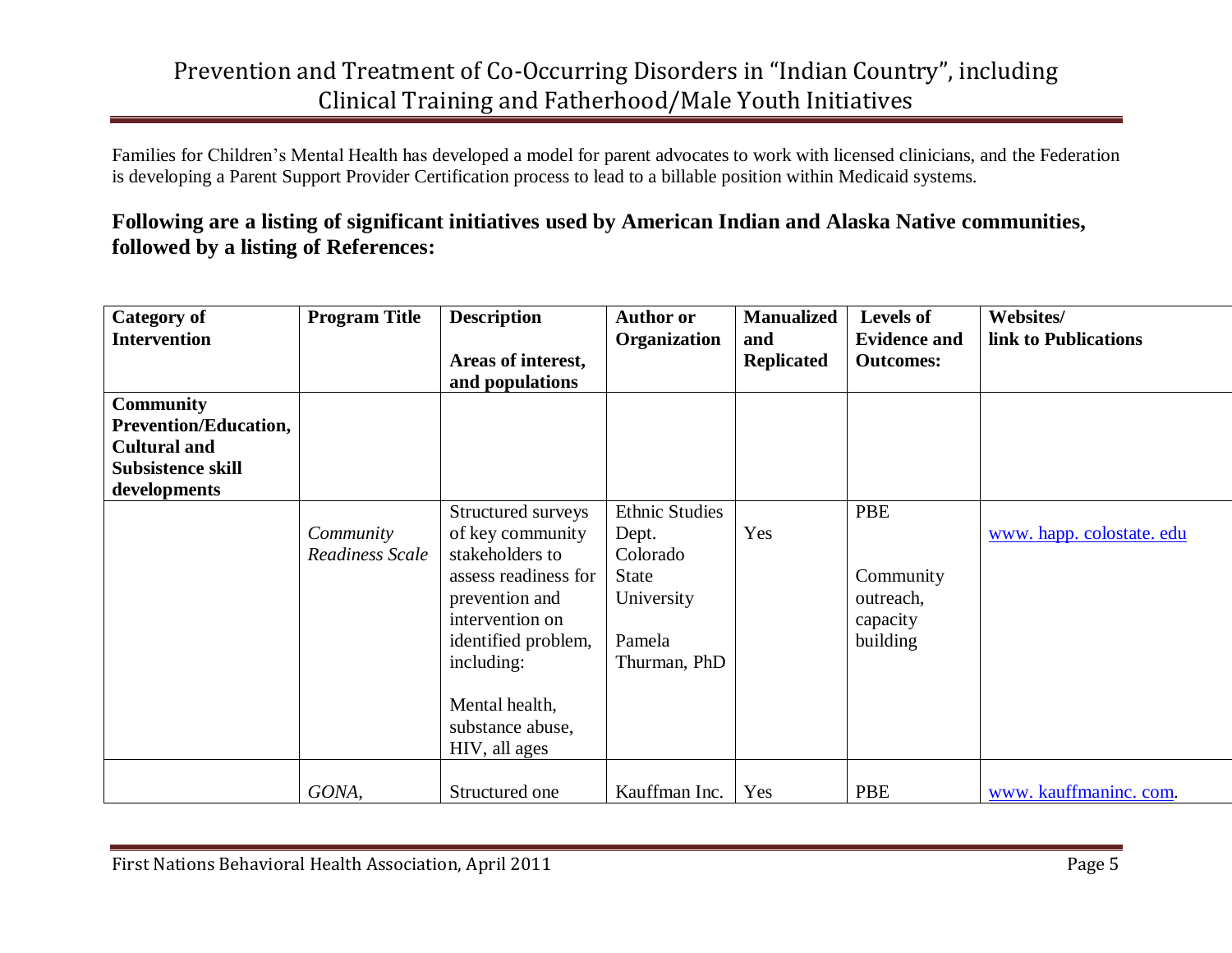| Gathering of    | week event           | and           | <b>CDE</b>       |                        |
|-----------------|----------------------|---------------|------------------|------------------------|
| Native          | developed in 1992    | Native        | Pending          | www.nativewellness.com |
| Americans       | to promote           | Wellness Inc. | evaluation by,   |                        |
|                 | community healing    |               | <b>ORC</b> Macro |                        |
|                 | and planning to      |               |                  |                        |
|                 | address a variety of |               |                  |                        |
|                 | community            |               | Capacity         |                        |
|                 | problems             |               | building,        |                        |
|                 | including:           |               | engagement       |                        |
|                 |                      |               | practices,       |                        |
|                 | Substance abuse,     |               | cultural         |                        |
|                 | historical trauma,   |               | competence       |                        |
|                 | suicide, behavioral  |               | training         |                        |
|                 | health, all ages     |               |                  |                        |
|                 |                      |               |                  |                        |
| Cultural        |                      |               | <b>CDE</b>       |                        |
| Immersion       | Events planned by    |               |                  |                        |
| events:         | local tribal         |               | Community        |                        |
| Camps, Rides,   | populations to       |               | outreach and     |                        |
| Walks, Canoe    | address:             |               | engagement,      |                        |
| Journeys, Fish  |                      |               | promote          |                        |
| Camps,          | Historical trauma,   |               | healing,         |                        |
| Extended        | substance abuse,     |               | increase self    |                        |
| Family          | family dysfunction,  |               | image,           |                        |
| Gatherings,     | gangs, teen          |               | strengthen       |                        |
|                 | pregnancies,         |               | family and       |                        |
| Indigenous food | obesity and          |               | community        |                        |
| and herb        | diabetes             |               | relationships,   |                        |
| gathering,      |                      |               | increase social, |                        |
|                 | All ages             |               | recreational     |                        |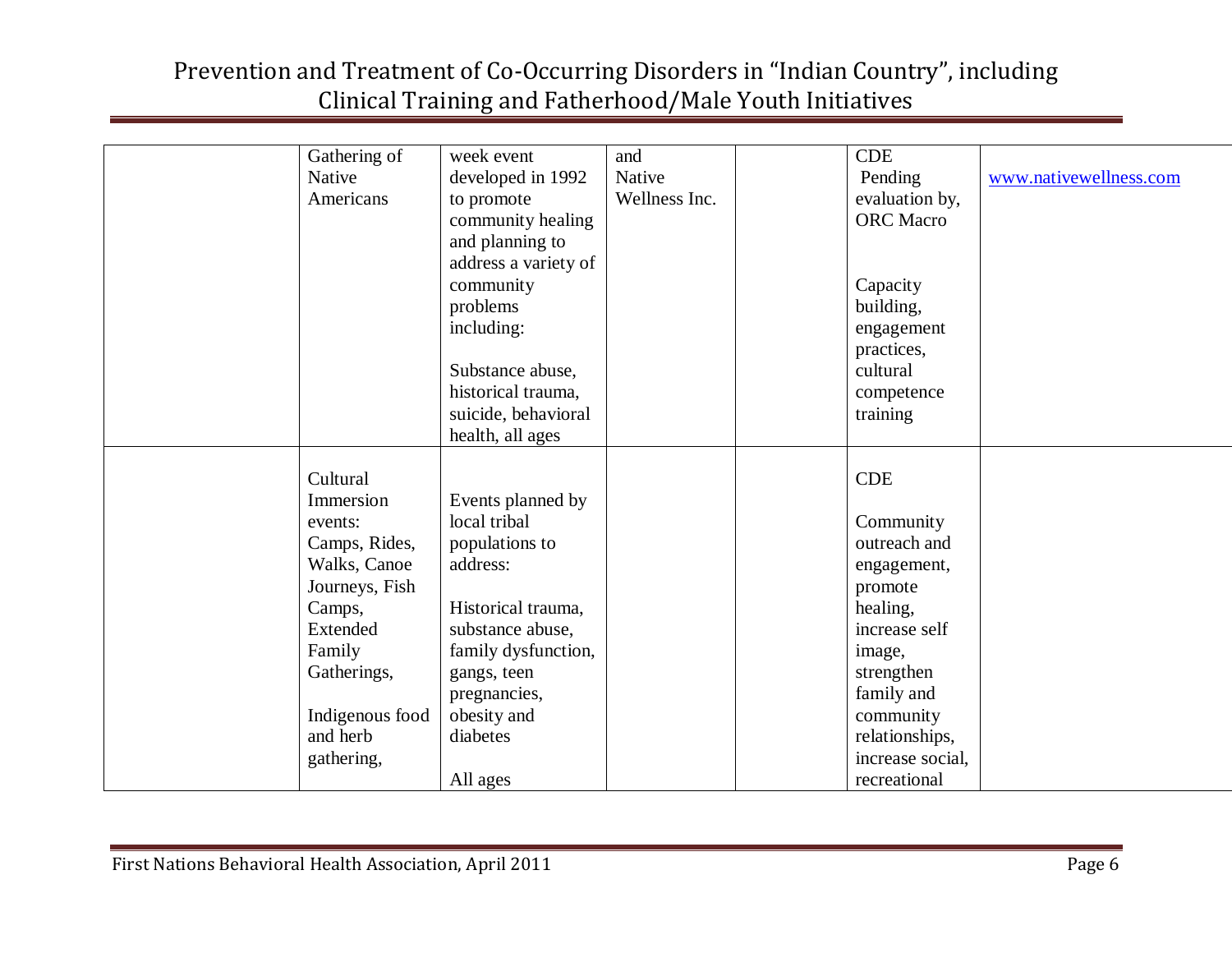|                           | Indigenous      |                          |                     |     | and           |                        |
|---------------------------|-----------------|--------------------------|---------------------|-----|---------------|------------------------|
|                           | arts & crafts   |                          |                     |     | subsistence   |                        |
|                           |                 |                          |                     |     | skills.       |                        |
|                           |                 | 3 year Participatory     | University of       | Yes | <b>PBE</b>    | http://aianp.uchsc.edu |
|                           | Circles of Care | community training       | Colorado and        |     |               |                        |
|                           |                 | and evaluation to        | Kauffman Inc,       |     |               | www.kauffmaninc.com    |
|                           |                 | address:                 | funded by           |     | Community     |                        |
|                           |                 |                          | SAMHSA,             |     | capacity      | www.samhsa.org         |
|                           |                 | children and             | CMHS.               |     | building,     |                        |
|                           |                 | families with            |                     |     | engagement,   |                        |
|                           |                 | emotional problems       |                     |     | use of data.  |                        |
| <b>Workforce training</b> |                 |                          |                     |     |               |                        |
| and funding for           |                 |                          |                     |     |               |                        |
| positions                 |                 |                          |                     |     |               |                        |
|                           |                 |                          |                     |     |               | www. uaf. edu/rhs      |
|                           | Alaskan Rural   |                          | <b>UAF/State of</b> | Yes |               |                        |
|                           |                 | Paraprofessional         |                     |     |               | www. iac. uaf. edu/rhs |
|                           | Human Service   | training and<br>clinical | AK                  |     | Outcome:      |                        |
|                           | Program         |                          |                     |     | culturally    |                        |
|                           |                 | supervision, begun       |                     |     | congruent     |                        |
|                           |                 | in 1989, to:             |                     |     | interventions |                        |
|                           |                 |                          |                     |     | with          |                        |
|                           |                 | Serve remote             |                     |     | professional  |                        |
|                           |                 | villages with small      |                     |     | support via   |                        |
|                           |                 | populations and          |                     |     | telemedicine  |                        |
|                           |                 | minimal access to        |                     |     | and scheduled |                        |
|                           |                 | licensed providers.      |                     |     | visits.       |                        |
|                           |                 |                          |                     |     |               |                        |
|                           |                 | Focus: substance         |                     |     |               |                        |
|                           |                 | abuse, suicides,         |                     |     |               |                        |
|                           |                 | social services          |                     |     |               |                        |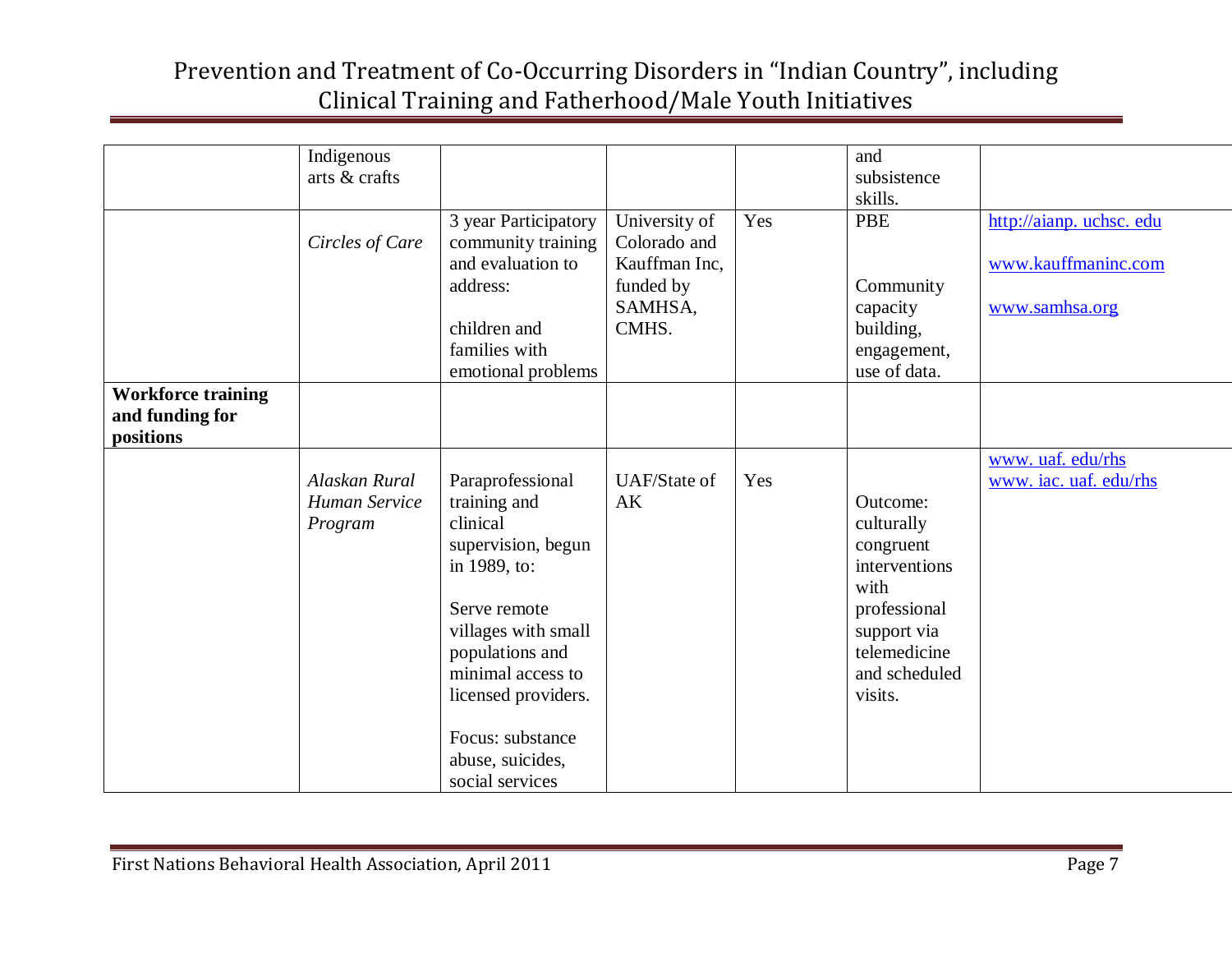| Consultation<br>model with<br>Traditional<br>Healers                                                                                    | <b>Indian Health</b><br>Service and<br>Tribally operated<br>health and<br>behavioral health<br>programs. Includes<br>cultural orientation<br>for new staff,<br>providing space<br>and time for<br>ceremonies,<br>linguistic and<br>diagnostic<br>consultations. | IHS policy,<br>PL 95-341,<br>American<br>Indian<br>Religious<br>Freedom Act |     | Combination<br>of licensed and<br>certified care<br>and treatment<br>with:<br>CDE: local<br>validation<br>process for<br>Healers and<br>Practices.                                   | www. ihs. gov                                                 |
|-----------------------------------------------------------------------------------------------------------------------------------------|-----------------------------------------------------------------------------------------------------------------------------------------------------------------------------------------------------------------------------------------------------------------|-----------------------------------------------------------------------------|-----|--------------------------------------------------------------------------------------------------------------------------------------------------------------------------------------|---------------------------------------------------------------|
| <b>Project Making</b><br>Medicine,<br>clinical training<br>for tribally<br>based treatment<br>of child<br>traumatic stress<br>disorders | One year training<br>for community<br>providers, week<br>long University<br>training followed<br>by scheduled case<br>consultation.<br>Includes cultural<br>adaptations of EBP,<br>Trauma-Focused<br>Cognitive-<br>Behavioral<br>Therapy.                       | Dolores Big<br>Foot, PhD,<br>University of<br>Oklahoma                      | Yes | <b>EBP</b><br><b>Outcomes:</b><br>increased local<br>providers with<br>clinical child<br>treatment<br>skills,<br>increased<br>cultural<br>effectiveness<br>of treatment,<br>cultural | www.devbehpeds.ouhsc.edu<br>http://tfcbt. musc. edu/resources |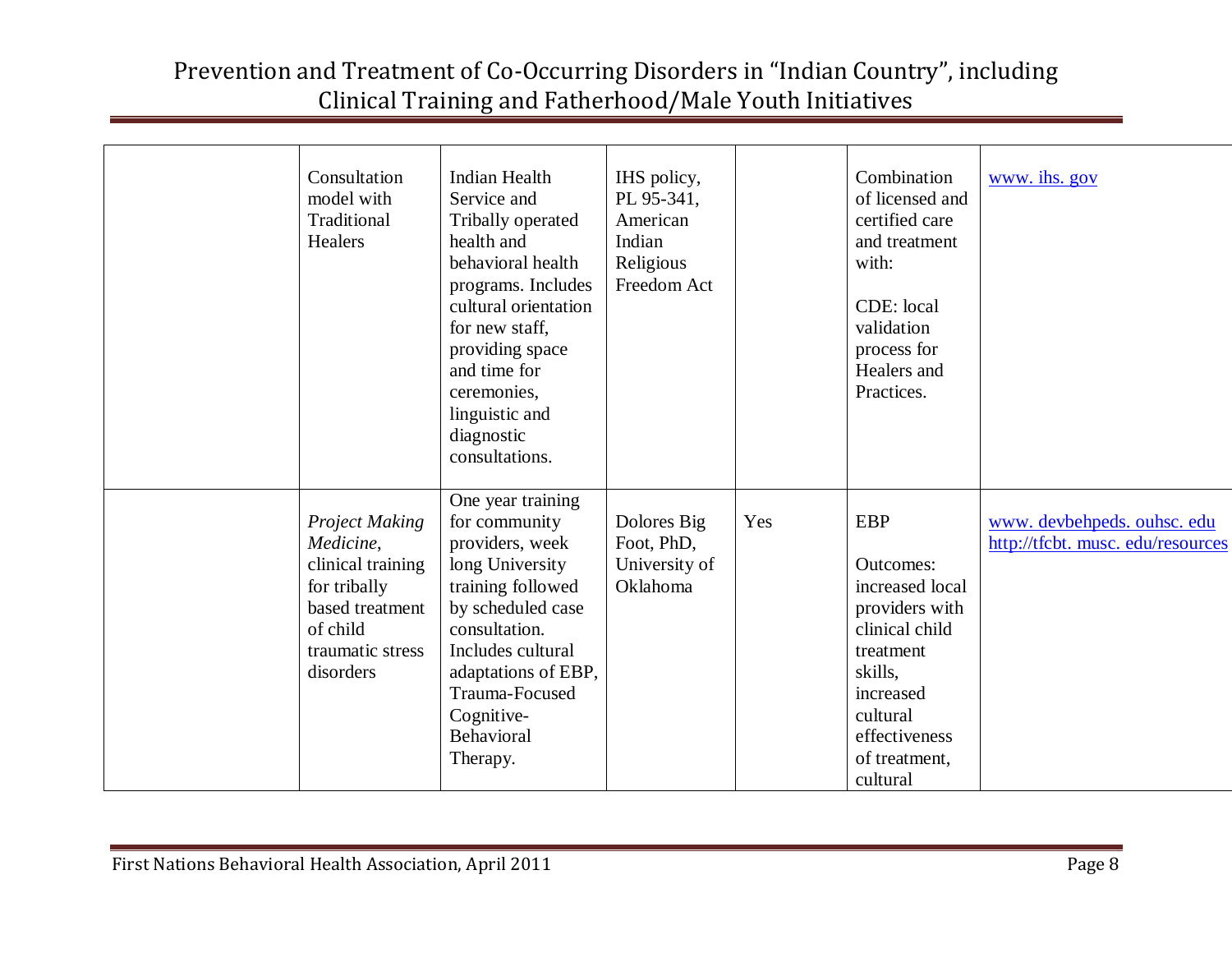|                                                                                                              | Focus: child<br>trauma, rural<br>system disparities                                                                                                                                                                                                                        |               | competence of<br>non-native<br>providers.                                                                                                                                       |               |
|--------------------------------------------------------------------------------------------------------------|----------------------------------------------------------------------------------------------------------------------------------------------------------------------------------------------------------------------------------------------------------------------------|---------------|---------------------------------------------------------------------------------------------------------------------------------------------------------------------------------|---------------|
| Community<br>Task forces,                                                                                    | Policy level<br>multidisciplinary<br>teams formed to<br>solve a specific<br>problem:<br>suicide, gangs,<br>domestic violence,<br>methamphetamine.                                                                                                                          | Public domain | <b>CDE</b><br>Tribal<br>Governments<br><b>Outcomes:</b><br>Systemic<br>solutions                                                                                                |               |
| DHHS, Indian<br>Health Service,<br><b>Mental Health</b><br>Technicians,<br><b>Counselor Aid</b><br>positions | Paraprofessional<br>training with<br>clinical supervision<br>and consultation by<br>licensed staff,<br>funded positions,<br>founded in 1971,<br>able to serve as<br>interpreters, may<br>include<br>telemedicine,<br>addressing:<br>Recruiting and<br>retention issues for | <b>IHS</b>    | Federal, tribal<br>civil service.<br><b>Outcomes</b><br>include<br>increased<br>cultural<br>competence of<br>care, career<br>ladder<br>opportunities<br>for tribal<br>providers | www. ihs. gov |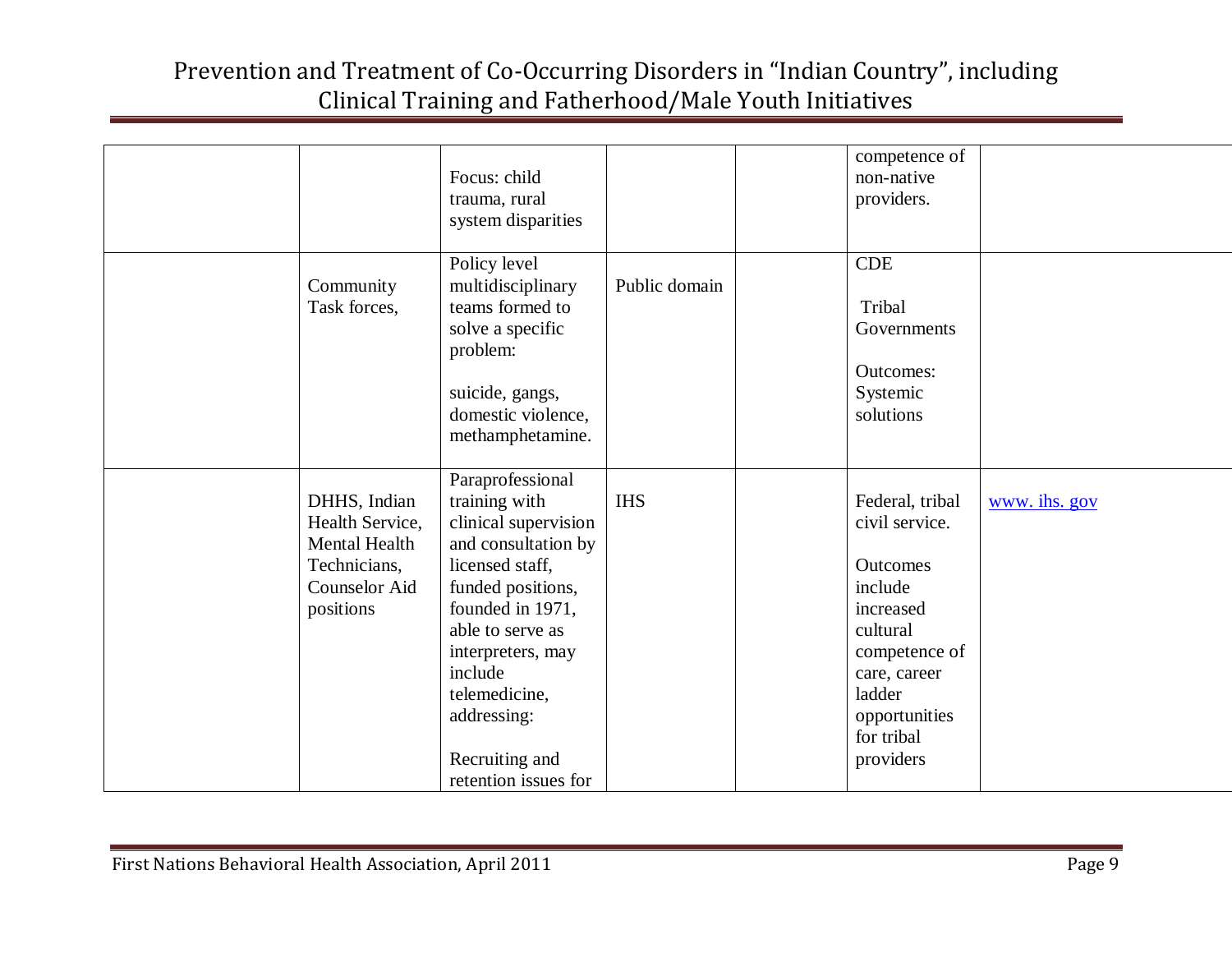|                                                              |                                                               | rural locations,<br>language and<br>cultural barriers.                                                                                                                                                            |                               |     |                                                                                                                                                                               |                                           |
|--------------------------------------------------------------|---------------------------------------------------------------|-------------------------------------------------------------------------------------------------------------------------------------------------------------------------------------------------------------------|-------------------------------|-----|-------------------------------------------------------------------------------------------------------------------------------------------------------------------------------|-------------------------------------------|
| <b>Early</b><br><b>Intervention/Skill</b><br><b>Building</b> |                                                               |                                                                                                                                                                                                                   |                               |     |                                                                                                                                                                               |                                           |
|                                                              | American<br><b>Indian Life</b><br><b>Skills</b><br>Curriculum | <b>School Based</b><br>intervention<br>developed over 10<br>years ago for a NM<br>tribe, widely<br>replicated and<br>adaptable to local<br>culture. Addresses:<br>Adolescent suicide<br>in tribal<br>communities. | Theresa<br>LaFrambois,<br>PhD | Yes | <b>NREPP</b><br>approval,<br>quasi-<br>experimental<br>Outcomes<br>include suicide<br>prevention<br>skills, building<br>self esteem,<br>increasing<br>communication<br>skills | www. nrepp. samhsa. gov                   |
|                                                              | Project Venture                                               | Outdoor<br>recreational skills<br>for youth,<br>addressing:<br>Substance abuse,<br>alcohol, $5^{th}$ to $8^{th}$<br>grade levels                                                                                  | McClellan<br>Hall             | Yes | <b>NREPP</b><br>approval,<br>Experimental,<br>quasi-<br>experimental<br>Outcomes<br>include social<br>and emotional                                                           | www. nrepp. samhsa. gov<br>www. niylp,org |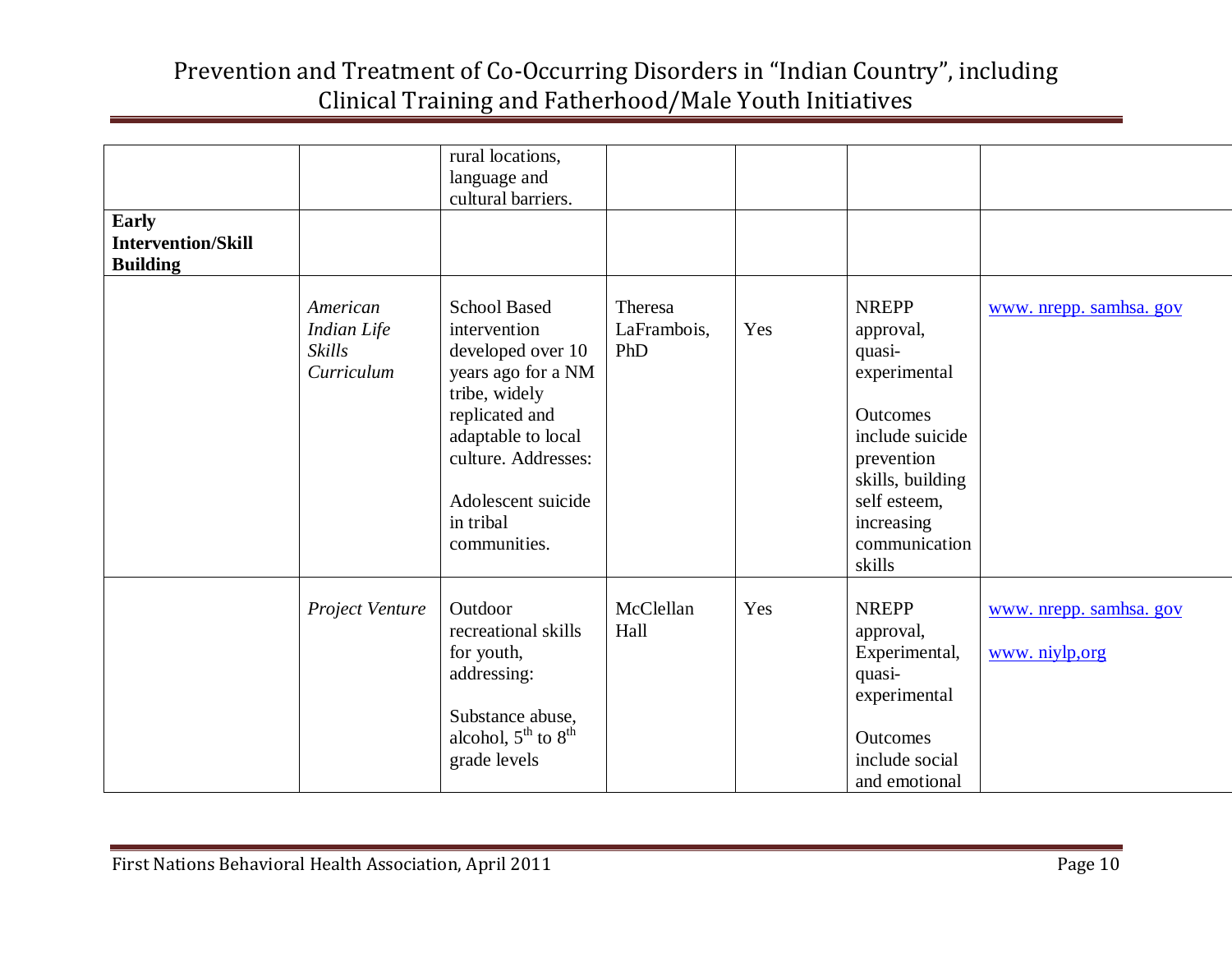| <b>Native</b>           | Community based<br>suicide prevention,                                                                                                                                                       | Kauffman and                                                                               | competence to<br>resist alcohol<br>and substance<br>abuse<br><b>PBE</b>                                                                                                                                    | www.kauffmaninc.com |
|-------------------------|----------------------------------------------------------------------------------------------------------------------------------------------------------------------------------------------|--------------------------------------------------------------------------------------------|------------------------------------------------------------------------------------------------------------------------------------------------------------------------------------------------------------|---------------------|
| Aspirations             | using a menu of<br>EBP's and culture<br>based practices,<br>including the<br>Community<br>Readiness Scale,<br>and GONA,<br>addressing:<br>Youth suicide,<br>violence, and<br>substance abuse | Associates                                                                                 | Pending<br>evaluation<br>Funded by<br><b>SAMHSA</b> to<br>identify<br>communities at<br>risk.<br>Outcomes:<br>Local<br>workforce<br>training and<br>community<br>mobilization to<br>reduce suicide<br>risk |                     |
| Tribal Youth<br>Program | Grants to tribes to<br>prevent and control<br>delinquency,<br>improve tribal<br>juvenile justice<br>systems, including<br>alcohol and drug                                                   | <b>US</b><br>Department of<br>Justice, Office<br>of Juvenile<br>Justice and<br>Delinquency | Grantees may<br>select among<br>systematic<br>focus                                                                                                                                                        | www.ojjdp.gov/typ   |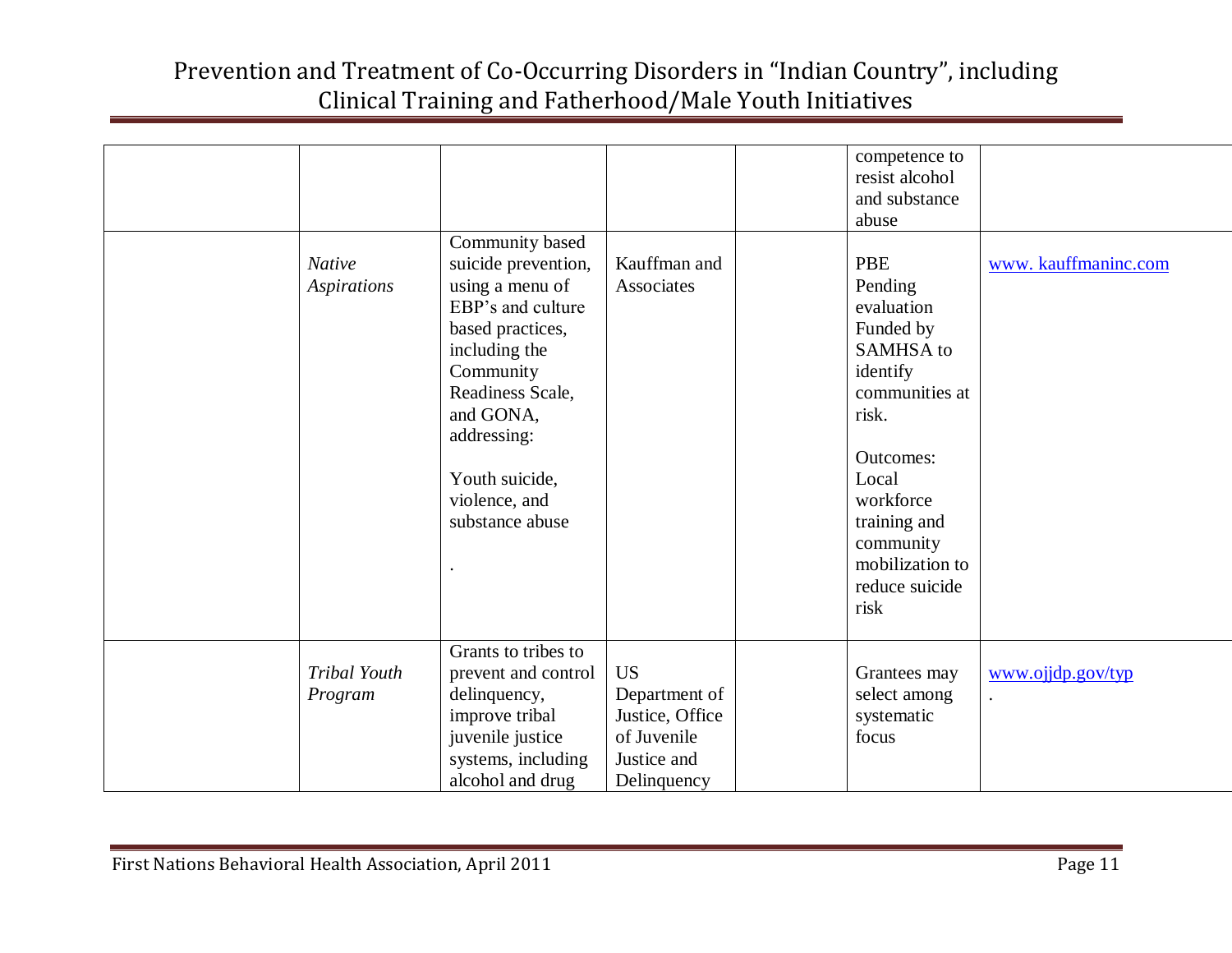|                          |                                              | prevention and<br>mental health<br>treatment.                                                                                                                               | Prevention                            |                              |                                                                                                                                                                                                                     |                                                     |
|--------------------------|----------------------------------------------|-----------------------------------------------------------------------------------------------------------------------------------------------------------------------------|---------------------------------------|------------------------------|---------------------------------------------------------------------------------------------------------------------------------------------------------------------------------------------------------------------|-----------------------------------------------------|
| Treatment,               | <b>Native</b><br>H.O. P. E.                  | Native Youth<br>Training Manual,<br>includes school and<br>community<br>screening tools,<br>focusing on:<br><b>Suicide Prevention</b>                                       | Clayton<br>Small, PhD,                | Yes                          | <b>PBE</b><br>Sponsored by<br><b>Indian Health</b><br>Service, One<br><b>Sky Center</b><br>Outcomes<br>include<br>increasing<br>strengths,<br>identifying<br>warning signs,<br>including<br>culture and<br>ceremony | www.nativeprideus.org                               |
| <b>Individual/Family</b> | Youth<br>Residential<br>Treatment<br>Centers | Dual diagnosis<br>residential<br>treatment facilities,<br>provided directly or<br>by contract with<br><b>Indian Health</b><br>Service, AZ, AK,<br>NC, NE, OK, OR,<br>SD, WA | DHHS, Indian<br><b>Health Service</b> | <b>CARF</b><br>certification |                                                                                                                                                                                                                     | $www.ihs.gov/$ .<br>medical programs/alcohol/youth: |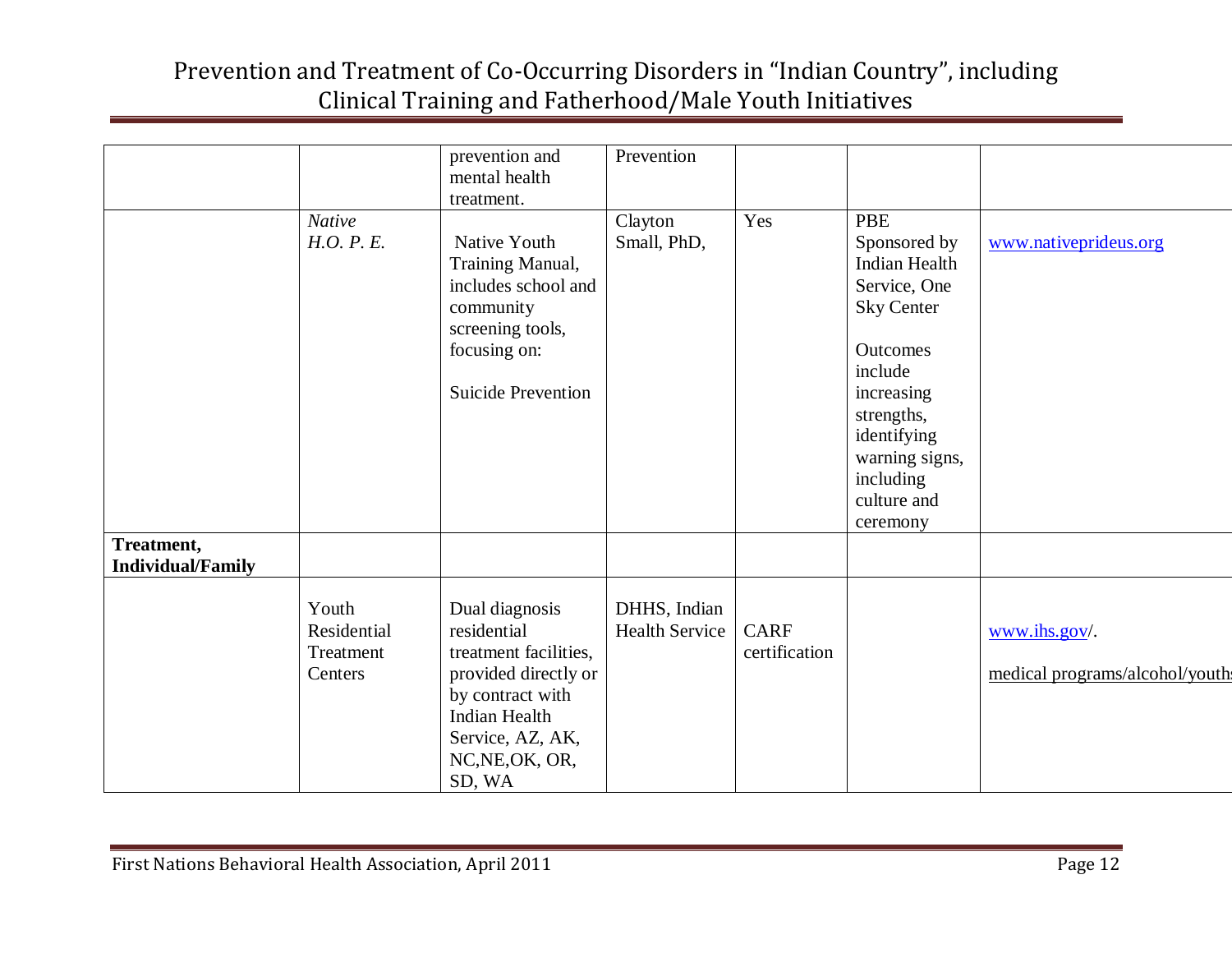|                       | All incorporate            |                |     |                   |                               |
|-----------------------|----------------------------|----------------|-----|-------------------|-------------------------------|
|                       | local traditional          |                |     |                   |                               |
|                       | healing practices          |                |     |                   |                               |
| Residential           | <b>Substance Abuse</b>     | See Indian     |     | Local             | www.ihs.gov/                  |
| treatment for         | treatment and              | Health         |     | certification     |                               |
| Women with            | family counseling          | Service,       |     |                   | medicalprograms/alcohol/women |
| their Children        |                            | Treatment      |     |                   |                               |
|                       |                            | Centers for    |     |                   |                               |
|                       |                            | Women          |     |                   |                               |
|                       | Adaptation of EBP,         |                |     | EBP cultural      |                               |
| Honoring              | Parent Child               | <b>Dolores</b> | Yes | adaption of       | www.devbehpeds.ouhsc.edu      |
| Children Series       | <b>Interaction Therapy</b> | Bigfoot, PhD,  |     | <b>EBP</b>        |                               |
|                       |                            | Uof OK         |     |                   |                               |
|                       | Mental health              |                |     | Outcomes          |                               |
|                       | promotion                  |                |     | include           |                               |
|                       | addressing:                |                |     | increased         |                               |
|                       |                            |                |     | parenting         |                               |
|                       | Child trauma               |                |     | skills, early     |                               |
|                       |                            |                |     | childhood         |                               |
|                       |                            |                |     | intervention of   |                               |
|                       |                            |                |     | child trauma      |                               |
|                       | Family consultation        |                |     |                   |                               |
| <b>Sacred Child</b>   | in multidisciplinary       | Deb Painte,    | Yes | <b>PBE</b>        | www. nativeinstitute. org     |
| Wraparound,           | care planning.             | Native         |     | Wraparound        |                               |
| now titled:           | Tribal adaptation of       | American       |     | process is        |                               |
| Wraparound in         | PBE: Wraparound.           | Training       |     | undergoing        |                               |
| <b>Indian Country</b> |                            | Institute,     |     | fidelity studies, |                               |
|                       | Originally used for        | University of  |     | and is accepted   |                               |
|                       | <b>Child Mental</b>        | Texas &        |     | by several        |                               |
|                       | Health systems,            | University of  |     | states as an      |                               |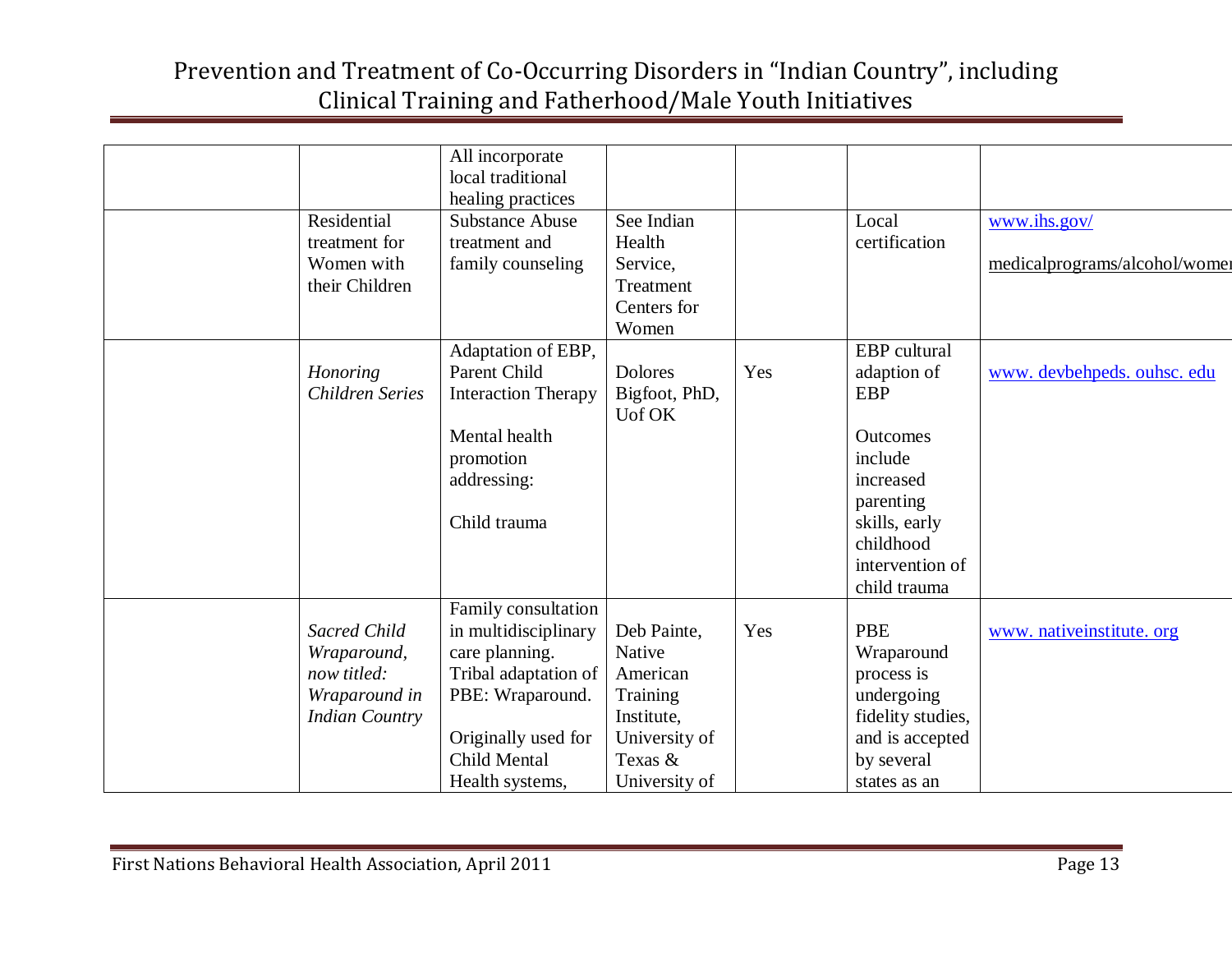|                                                                 | now being used for<br>Tribal Child<br>Welfare<br>interventions.                                           | Denver.              |                                 | <b>EBP</b><br>Outcomes<br>include family<br>and youth<br>advocacy and<br>empowerment |  |
|-----------------------------------------------------------------|-----------------------------------------------------------------------------------------------------------|----------------------|---------------------------------|--------------------------------------------------------------------------------------|--|
| Native<br>American<br>Fatherhood and<br>Families<br>Association | Structured<br>curriculum to<br>increase parenting<br>skills for AI/AN<br>fathers                          | <b>Albert Pooley</b> | Manualized<br>and<br>replicated | <b>CBE</b>                                                                           |  |
| Fathers of<br>Tradition, Sons<br>of Tradition                   | Structured<br>curriculum to<br>increase parenting<br>skills for adults,<br>cognitive skills for<br>youth. | Don Coyhis           | Manualized<br>and<br>replicated | <b>CBE</b>                                                                           |  |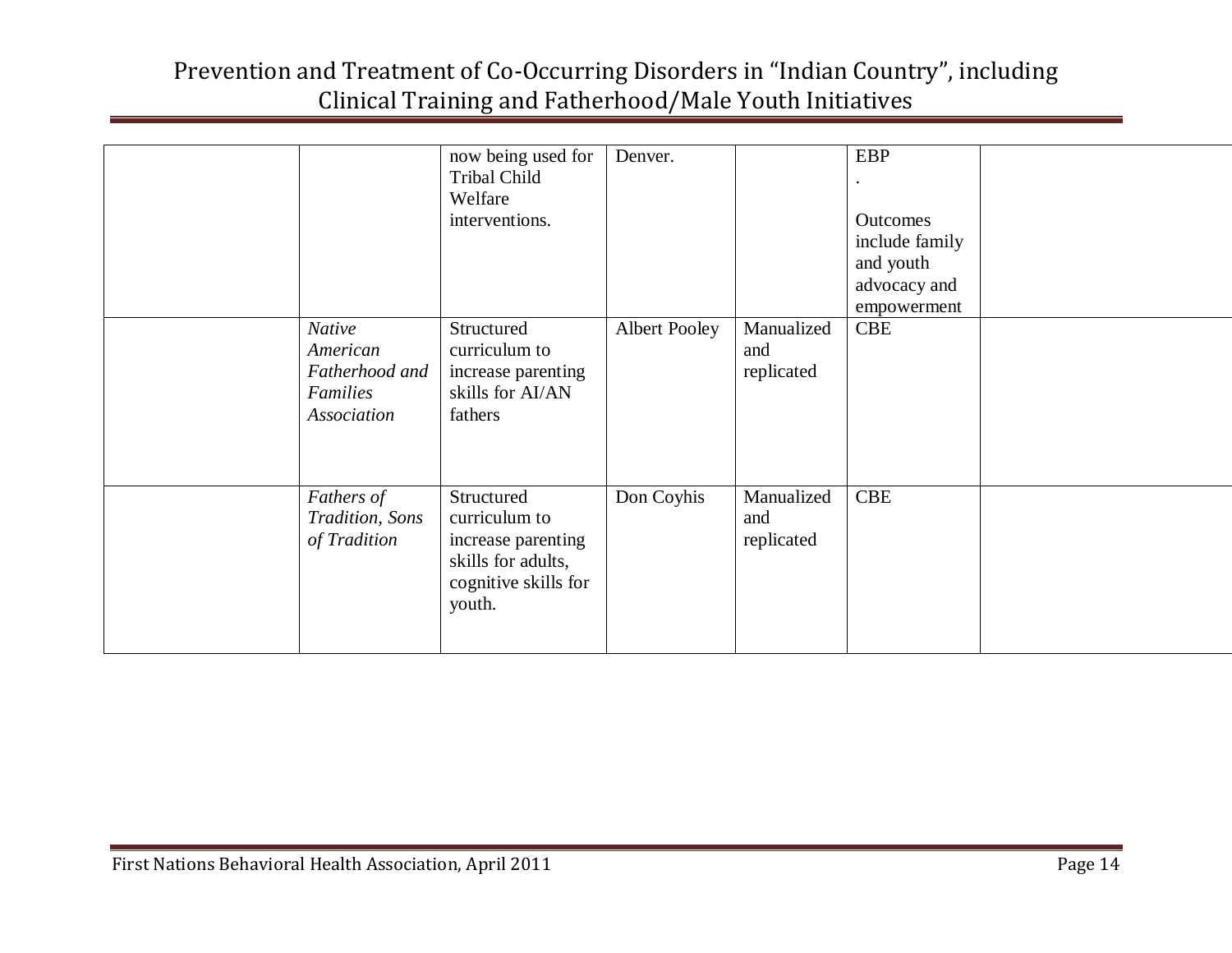| <b>Native</b><br>American Youth<br><b>Offender</b><br><b>Treatment</b><br><b>Services</b><br>(NAYOTS) | Prevention,<br>intervention and<br>treatment of youth<br>in juvenile justice<br>systems                                                                                                                   | Dr. Del Elliot        | Manualized<br>and<br>replicated | <b>CBE</b>                                                                                                                        | www.redroadleadership.us/<br>documents/nayots.pdf |
|-------------------------------------------------------------------------------------------------------|-----------------------------------------------------------------------------------------------------------------------------------------------------------------------------------------------------------|-----------------------|---------------------------------|-----------------------------------------------------------------------------------------------------------------------------------|---------------------------------------------------|
| Native Pride,<br>the Good Road<br>of Life                                                             | Curriculum to<br>increase skills to<br>resolve conflicts<br>and strengthen<br>relationships and<br>parenting skills for<br><b>Native Males</b>                                                            | Clayton<br>Small, PhD | Manualized<br>curriculum        | <b>CBE</b>                                                                                                                        | www.nativeprideus.org                             |
| <b>Talking Circles</b>                                                                                | Facilitated<br>discussion,<br>participants sit in a<br>circle and pass<br>object clockwise,<br>signifying one's<br>turn to speak.<br>Areas of interest<br>include substance<br>abuse and mental<br>health | Public<br>Domain      |                                 | Outcomes<br>include peer<br>support, also<br>used as a type<br>of focus group<br>to engage<br>community<br>interest in a<br>topic |                                                   |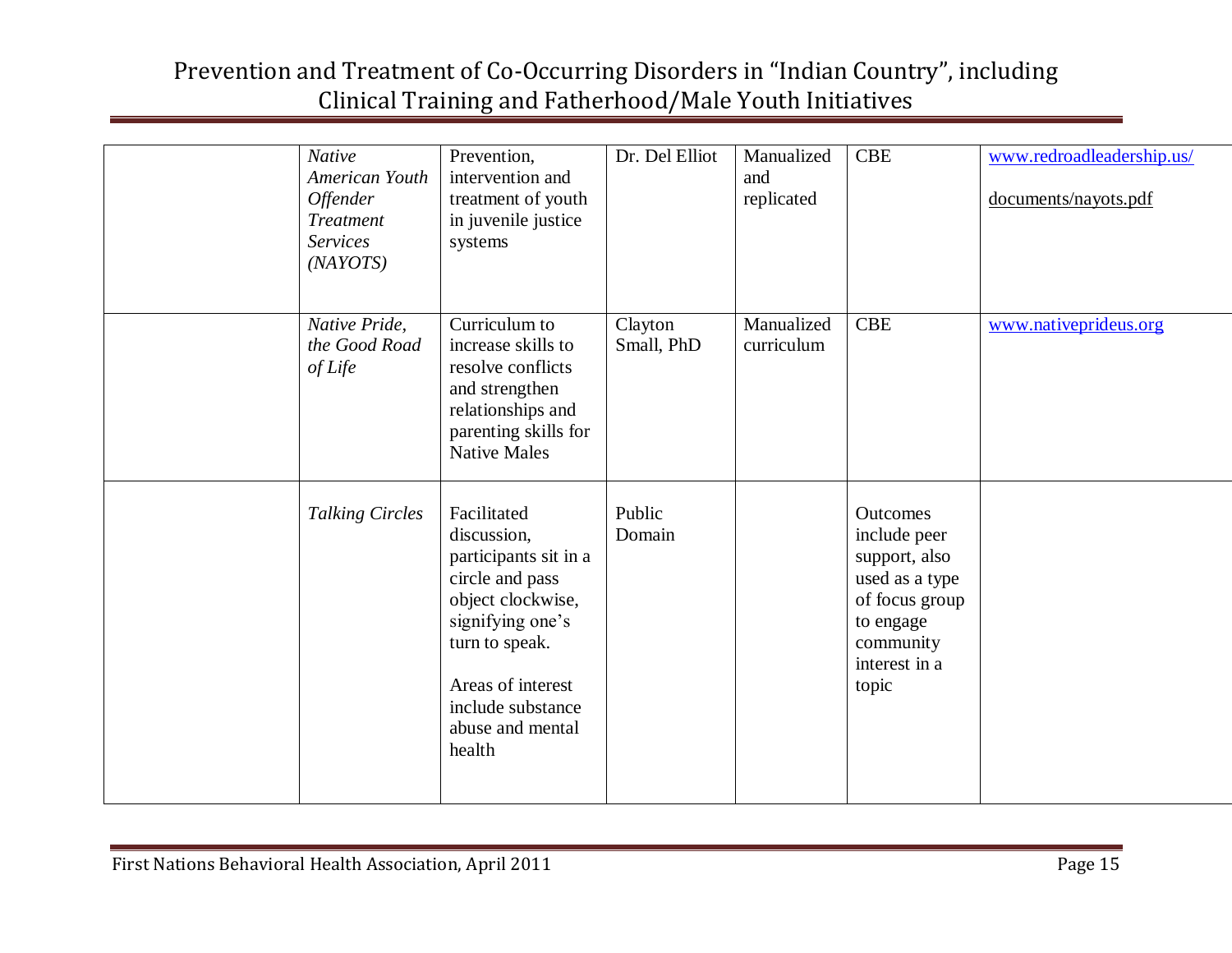|                                          | <b>Equine Assisted</b><br><i>Therapy</i>      | <b>Equine Assisted</b><br>Psychotherapy for<br>tribes incorporates<br>cultural and<br>historical issues as<br>well as:<br>Substance abuse<br>prevention and<br>treatment,<br>developmental<br>disability,<br>incarcerated<br>populations | Numerous<br>tribes and<br>private sector<br>use for variety<br>of<br>populations,<br>including<br>developmetal<br>disability,<br>substance<br>abuse<br>treatment. |                        | <b>PBE</b><br><b>Outcomes</b><br>include trust,<br>relationship,<br>and skill<br>building, |                                                    |
|------------------------------------------|-----------------------------------------------|------------------------------------------------------------------------------------------------------------------------------------------------------------------------------------------------------------------------------------------|-------------------------------------------------------------------------------------------------------------------------------------------------------------------|------------------------|--------------------------------------------------------------------------------------------|----------------------------------------------------|
|                                          | Lakota/<br>Athabascan<br>Assessment<br>scales | Culturally specific<br>emotional<br>assessment scale<br>developed for<br>Lakota population,<br>adapted for Alaska<br>Native populations                                                                                                  | Oglala Lakota<br>College, USD,<br>and UAF,                                                                                                                        | Yes                    | <b>PBE</b><br><b>NIMH</b><br>research grant<br>pending                                     | www. ncbi. nlm. nih. gov<br>www. arctichealth. org |
| <b>Recovery Services</b><br>and Supports |                                               |                                                                                                                                                                                                                                          |                                                                                                                                                                   |                        |                                                                                            |                                                    |
|                                          | AI/AN 12 step<br>meetings and<br>fellowship   | Structured<br>meetings to<br>address:<br>Alcohol, drug<br>abuse, gambling                                                                                                                                                                | Public<br>Domain                                                                                                                                                  | Universal<br>structure | 12 step<br>community<br>Peer support<br>for sobriety                                       |                                                    |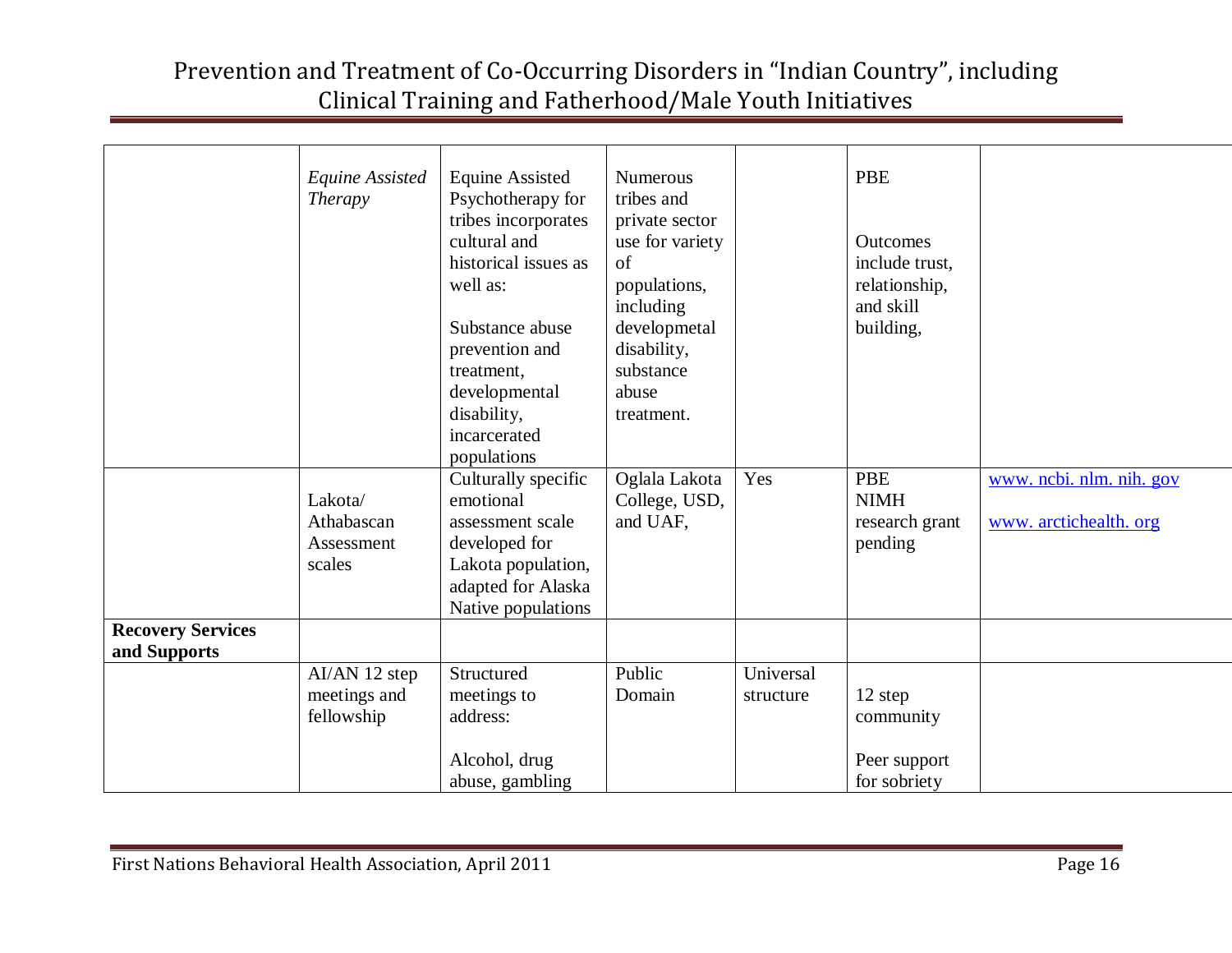|                                                                                       | addictions, adults<br>and youth                                                                                                                                                                        |                      |                                 | and<br>rehabilitation                                                                                             |                      |
|---------------------------------------------------------------------------------------|--------------------------------------------------------------------------------------------------------------------------------------------------------------------------------------------------------|----------------------|---------------------------------|-------------------------------------------------------------------------------------------------------------------|----------------------|
| Sobriety<br>Campouts                                                                  | Intertribal event<br>Individual, family,<br>and community<br>substance abuse                                                                                                                           | Public<br>Domain     |                                 | <b>Outcomes:</b><br>peer support,<br>family and<br>community<br>focus                                             |                      |
| <b>Healing Forest,</b><br>Wellbriety,<br>Sons and<br>Daughters of<br><b>Tradition</b> | Community events<br>and structured<br>prevention and<br>treatment,<br>Historical trauma,<br>adult and youth<br>substance abuse,<br>violence, self<br>destructive<br>behaviors, life<br>skills training | White Bison,<br>Inc. | Manualized<br>and<br>replicated | <b>CDE</b><br>community<br>healing,<br>reduced<br>substance<br>abuse,<br>mentoring/skill<br>building for<br>youth | www. whitebison. org |
| <b>Native</b><br>American<br>Church                                                   | Guided intertribal<br>ceremony                                                                                                                                                                         | Public<br>Domain     |                                 | Peer support<br>and<br>community<br>cohesion,<br>cultural                                                         |                      |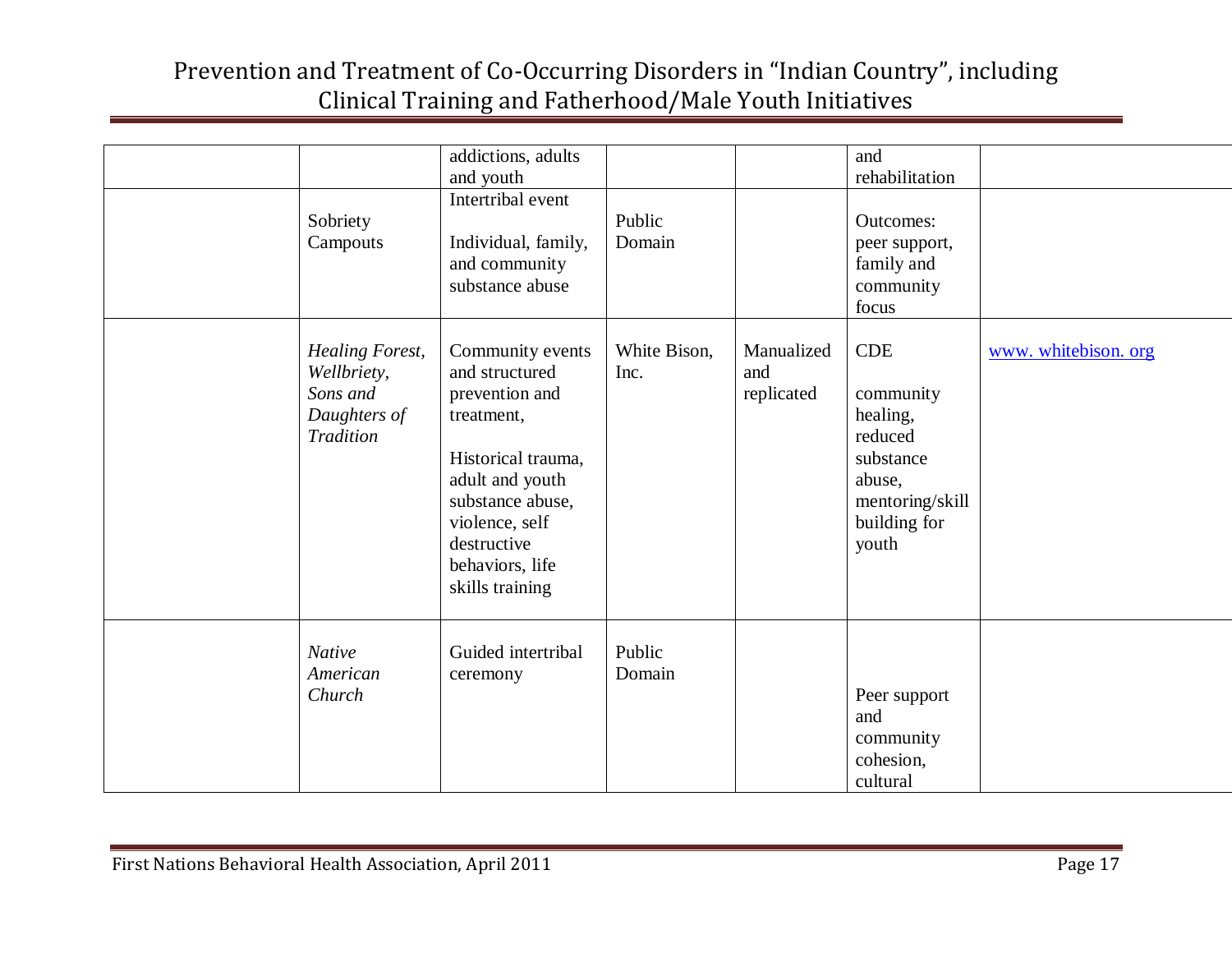|                                       |                                                                                                                                                                                 |               | enhancement                                                                     |  |
|---------------------------------------|---------------------------------------------------------------------------------------------------------------------------------------------------------------------------------|---------------|---------------------------------------------------------------------------------|--|
| <b>Rites of Passage</b><br>ceremonies | Generally specific<br>to a tribal culture,<br>including the<br>Sunrise Ceremony<br>for girls in Apache<br>tribes, and the<br>hanblecia for youth<br>in Lakota/Dakota<br>tribes. |               | <b>Builds</b> social<br>skills                                                  |  |
| Sobriety<br>Powwows                   | Intertribal cultural<br>event                                                                                                                                                   |               | <b>Builds</b> social<br>and<br>recreational<br>skills,<br>community<br>cohesion |  |
| Sweat lodge<br>ceremonies             | Guided intertribal<br>ceremony                                                                                                                                                  | Public domain | Guided peer<br>support                                                          |  |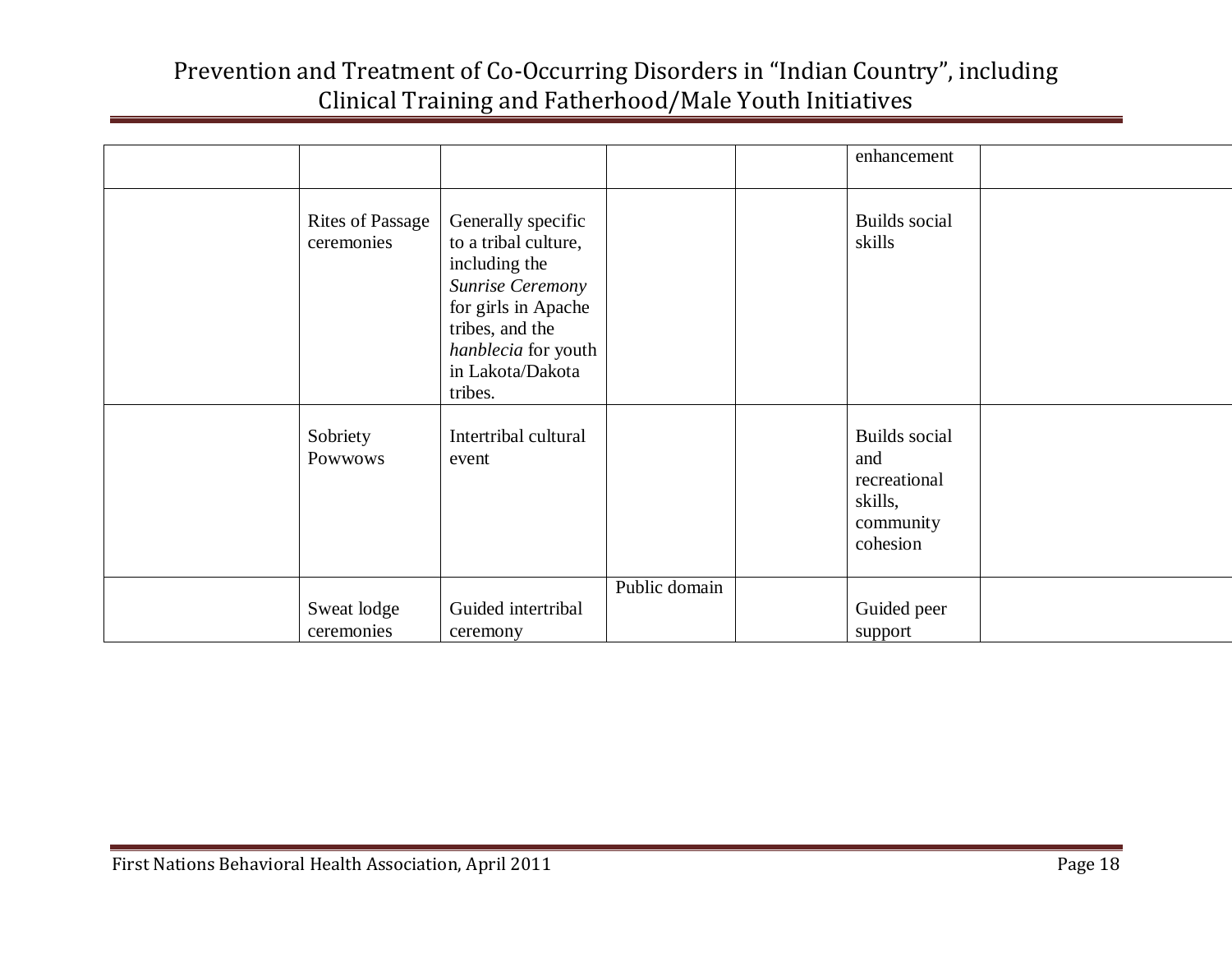#### **References**

Barcus, C. , (2003). Recommendations for the Treatment of American Indian Populations, *Psychological Treatment of Ethnic Minority Populations, Council of National Psychological Associations for the Advancement of Ethnic Minority Interests.* Chapter 5, 24-28.

Brave Heart, M., (2005). Substance abuse, co-occurring mental health disorders, and the historical trauma response among American Indians/Alaska Natives. *Research Monograph*, Bureau of Indian Affairs, DASAP, Washington DC.

Chino, M. , and DeBruyn, L. , (2006) Building True Capacity: Indigenous Models for Indigenous Communities*, American Journal of Public Health:* 596-599*.* 

Cruz, C. M. , and Spense, J. , (2005), Oregon Tribal Evidence Based and Cultural Practices, [www. oregon. gov/dhs/mental](http://www.oregon.gov/dhs/mental%20health/ebp/tribal-ebp-report.pdf)  [health/ebp/tribal-ebp-report. pdf](http://www.oregon.gov/dhs/mental%20health/ebp/tribal-ebp-report.pdf)

Davis, J. D. , Erickson, J. S. , Johnson, S. R. , Marshall, C. A. , Running Wolf, P,, & Santiago, R. L. (Ed. s), (2002) *Work Group on American Indian Research and program Evaluation Methodology (AIRPEM), Symposium on Research and Evaluation Methodology: Lifespan Issues Related to American Indians/Alaska Natives with Disabilities.* Flagstaff: Northern Arizona University, Chapter 3, *Cultural Competence Approaches to Evaluation in Tribal Communities.* 32-49

Deserly, K. , and Cross, T. , (1966) American Indian Children's Mental Health Services: an Assessment of Tribal Access to Children's Mental Health Funding, National Indian Child Welfare Association, *National Technical Assistance Centerfor Children's Mental Health, Georgetown University Child Development Center.*

Division of Health Sciences, University of Alaska Anchorage (2004) *Research Projects Addressing the Health Needs of Alaska Native People.* [www. arctichealth. org/docs/ichs\\_research.](http://www.arctichealth.org/docs/ichs_research)

Duclos, E. , Phillips, M. , & LeMaster, P. L. , (2004) Outcomes and Accomplishments of the Circles of Care Planning Efforts. *American Indian and Alaska Native Mental Health Research: The Journal of the National Center,* Vol. 11, No. 2,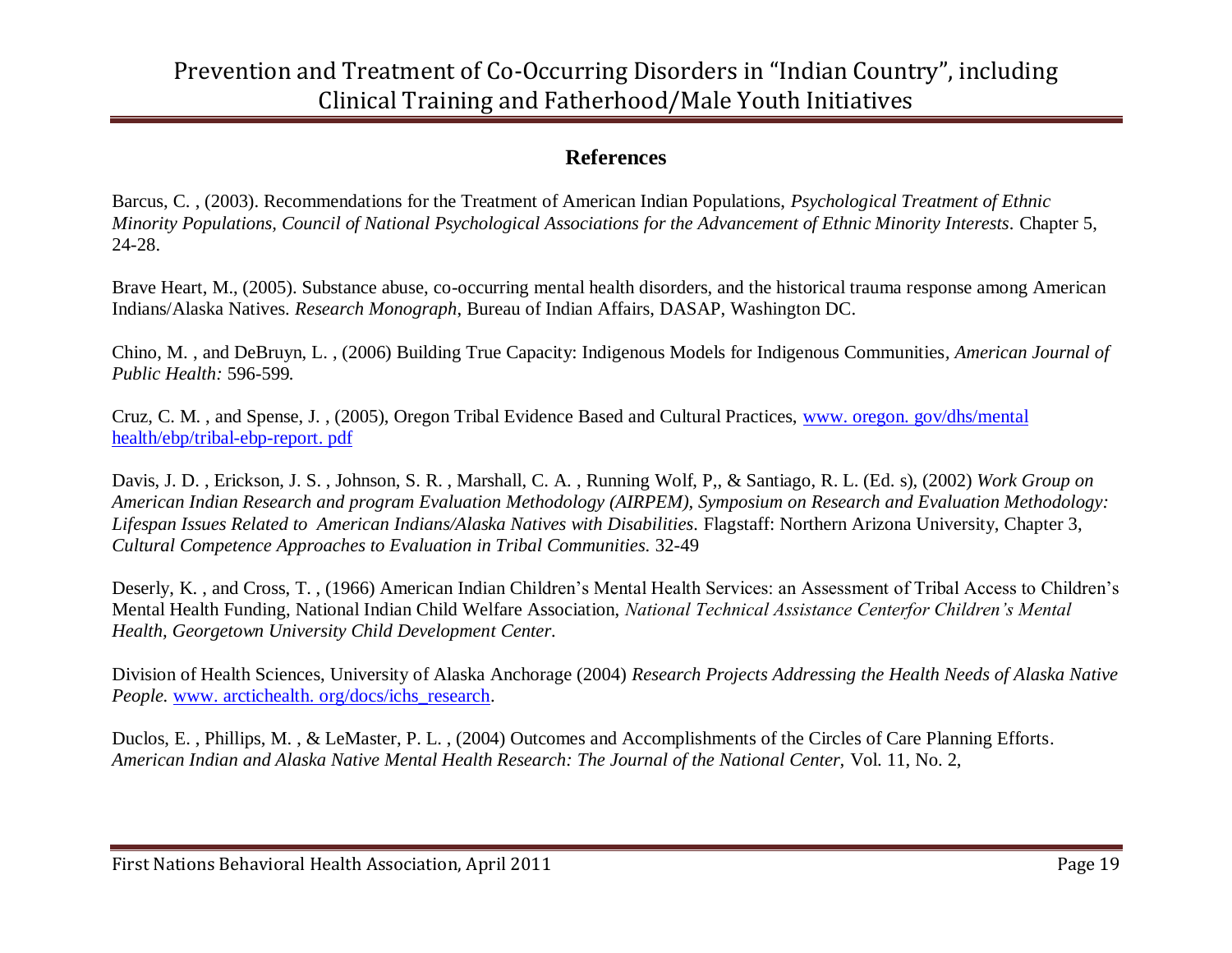Duran, E., and Duran, B., (1995). *Native American Postcolonial Psychology.* Albany, NY: SUNY.

Gossage, J. P. , Barton, L. , Foster, L. , Etsitty, L. , Lone Tree, C. , Leonard, C. , and May, P. A. , (2003) Sweat Lodge Ceremonies for Jail Based Treatment, *Journal of Psychoactive Drugs.* Vol. 35. No. 1, 33-42.

Gone, J. P. (2007). Identifying Effective Mental Health Interventions for American Indians and Alaska Natives: A Review of the Literature. *Cultural Diversity and Ethnic Minority Psychology,* Vol. 12, No. 4, 356-363.

Gone, J. P., (2004). Mental Health Services for Native Americans in the 21<sup>st</sup> Century United States, *Professional Psychology*: *Research and Practice.* Vol. 35. No. 1, 10-18.

Guilmet, G., &Whited, D. L., (1982) Mental Health Care in a General Health Care System: The Experience of a Puyallup, *Behavioral Health Issues among American Indians and Alaska Natives: Explorations on the Frontiers of the Biobehavioral Sciences. , The Journal of the National Center, University of Colorado Health Science Center,* Vol. 1, Monograph 1. , 292-324

*Havasupai Tribe vs. Arizona State University,* Case No. CV2005-013190, Superior Court of Arizona, Maricopa County.

Hawkins, E. H. , Cummins, L. H. , Marlette, G. A. , (2004) Preventing Substance Abuse in American Indian and Alaska Native Youth: Promising Strategies for Healthier Communities. *Psychological Bulletin.* Vol. 130. No. 2, 304-323.

Hazel, K. , and Mohatt, G. V. , (2001) Cultural and spiritual coping in sobriety: Informing substance abuse prevention for Native American Communities. *The Journal of Community Psychology,* 29 (5), 541-562.

Isaacs, M. R. , Huang, L. N. , Hernandez, M. , Echo-Hawk, H. , (2005) The Road to Evidence: the Intersection of Evidence Based Practices and Cultural Competence in Children's Mental Health. [www. systemsocare. samhsa. gov.](http://www.systemsocare.samhsa.gov/)

Jumper-Thurman, P., Edwards, R., Plested, B., and Oetting, E.(2003) Honoring the Differences: Using community readiness to create culturally valid community interventions. In Bernal., Trimble., Burlew., and Leong, F. (eds), *Handbook of Racial and Ethnic Minority Psychology* pp. 591-607, Thousand Oaks, CA: Sage Publications.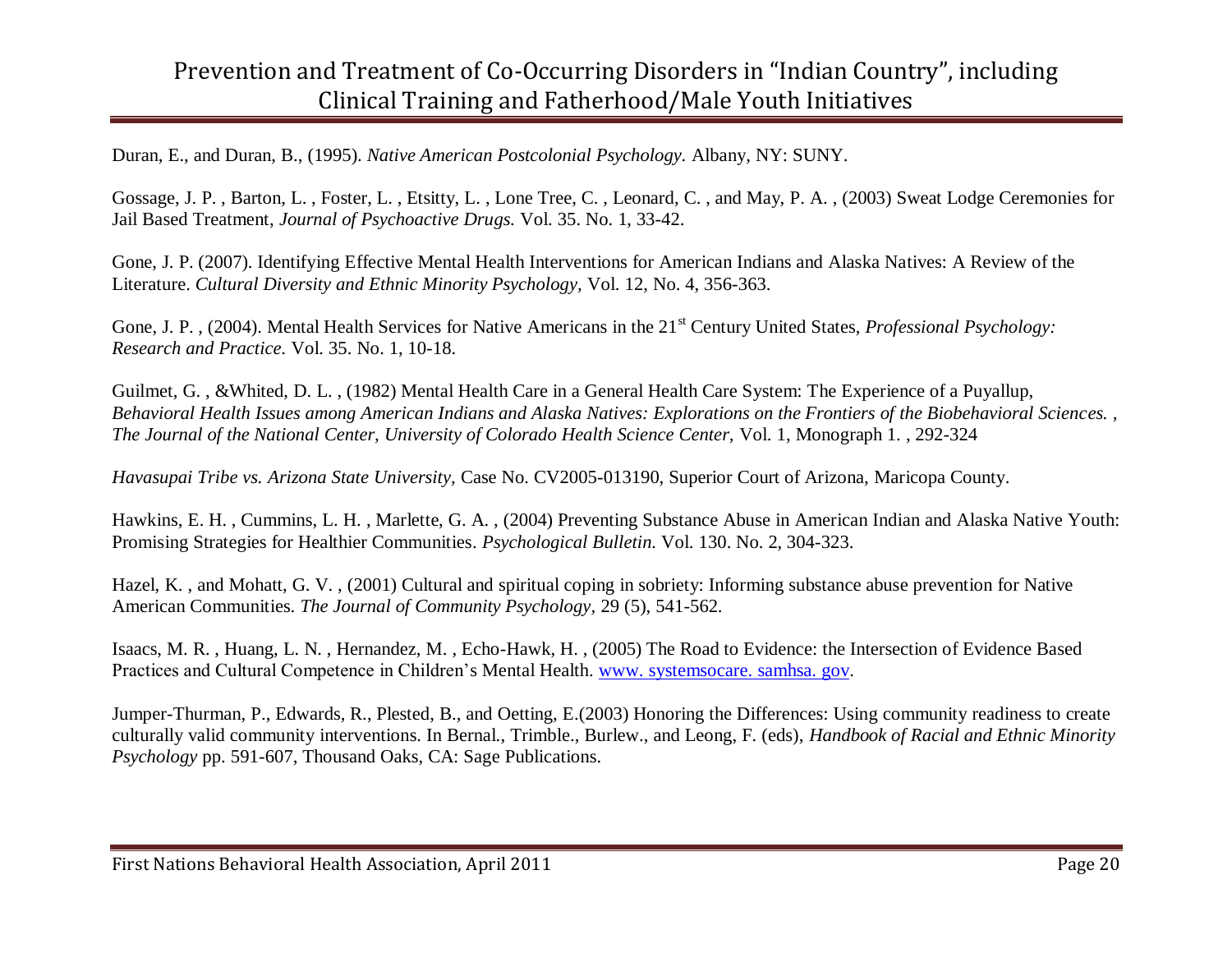Kauffman, J. A. , (2006) *Written Testimony for Oversight Hearing on Indian Youth Suicide,* United State Senate Select Committee on Indian Affairs.

Mills, P., (2003) Joining and Sustaining Yup'ik and Cup'ik Healing with Behavioral Health Treatment. In Seymour, R., Chambers, T., *Journal of Psychoactive Drugs,* Vol. 35.(1), 85-88.

Mohatt, G. , and Blue, A. W. , (1982) Primary Prevention as it Relates to Traditionality and Emperical Measures of Social Deviance. *New Directions in Prevention among American Indian and Alaska Native Communities Oregon Health Sciences University. 91-118.* 

Mohatt, G. , Hazel, K. , and Allen, J. , (2004) The People Awakening Project, Discovering Alaska Native Pathways to Sobriety. *Final Report, University of Alaska Fairbanks.* 

Penn, J. , Doll, J. , Grandgenett, N. , (2008). Culture as Prevention: Assisting High Risk Youth in the Omaha Nation, *Wicazo Sa Review.* 

Project Making Medicine. *Native American Topic Specific Monograph,* U. S. Department of Justice, Office of Justice Programs, Office for Victims of Crime. Center for Child Abuse and Neglect, Department of Pediatrics and University of Oklahoma Health Sciences Center.

Slater, M. D. , Edwards, R. W. , Plested, B. A. , Thurman, P. J. , Kelly, K. J. , Comello, M. , Keefe, T. J. ,(2005) Using Community Readiness Key Informant Assessments in a Randomized Group Prevention Trial: Impact of a Participatory Community-Media Intervention. *Journal of Community Health, Vol. 30*. 39-53.

Sena, M,, (2006) *A Story of the Alaska Native Fatherhood Movement,* University of Alaska Fairbanks, [http://elders.uaa.alaska.edu](http://elders.uaa.alaska.edu/)

Stone, J.B., (2002) *Focus on Cultural Issues in Research: Developing and Implementing Native American Postcolonial Participatory Action Research,* in Davis, J.D., Erickson, J.S*.,* Johnson, S.R., Marshall, C.A., Running Wolf, P., & Santiago, R.L., (Eds.) *Work Group on American Indian Research and Program Evaluation Methodology (AIRPEM),* Northern Arizona University

U. S. Department of Health and Human Services, Public Health Service, Indian Health Service, July 29, 1994, *Traditional Cultural Advocacy Program Policy Statement, Implementation of the American Indian Religious Freedom Act of 1978 (P. L. 95. 341)*